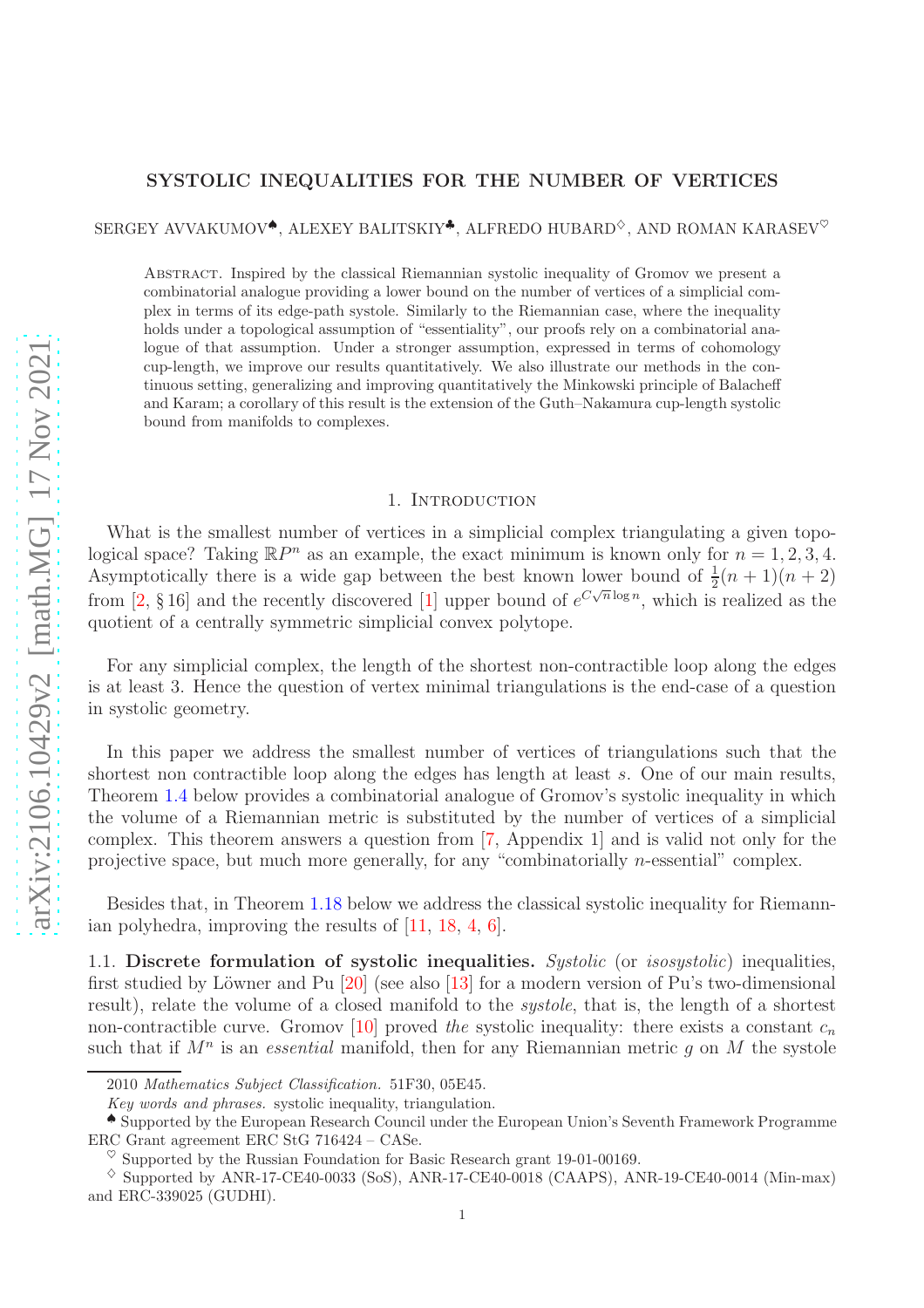sys(g) of  $(M, g)$  is bounded from above by  $c_n \text{ vol}(g)^{1/n}$ . Here the constant  $c_n$  depends only on the dimension, and vol(g) is the Riemannian volume of  $(M, g)$ . The converse—every nonessential manifold admits a metric with large systole but small volume—is also true, as first observed by Babenko [\[3\]](#page-15-8).

**Definition 1.1.** The (edge-path) systole sys X of a simplicial complex X is the smallest integer such that any closed path along the edges of  $X$  of edge-length less than sys  $X$  is null-homotopic. If X is simply connected, the systole is, by convention,  $+\infty$ .

In [\[7\]](#page-15-2) and [\[15\]](#page-15-9) it was observed that there exists a constant  $c'_n$  such that any simplicial complex X triangulating an essential manifold has at least  $c'_n$  sys $(X)^n$  facets (faces of dimension n). Theorem [1.4](#page-1-0) provides a condition on a simplical complex that implies the discrete systolic inequality in terms of the vertices, (which in turn, implies the Riemannian version [\[7\]](#page-15-2) and lower bounds for all the entries of the f-vector which in particular improve significantly the estimate on th constant  $c'_n$ ).

Unlike the estimates on the number of  $n$ -faces, lower bounds on the number of vertices (in Theorem [1.4\)](#page-1-0) are not easy to derive directly from Riemannian systolic inequalities. Instead our proof adapts the approach of Larry Guth [\[11\]](#page-15-3) and Panos Papasoglu [\[19\]](#page-16-2), which is metaphorically referred to as "the Schoen–Yau [\[21\]](#page-16-3) minimal hypersurface method".

We remark that metric systolic inequalities have been successfully studied in spaces other than manifolds; see, e.g., [\[10,](#page-15-7) Appendix B] or [\[16\]](#page-15-10). Here we consider arbitrary simplicial complexes, which is not new, but allows to make definitions and present proofs in a very simple way.

Now we get down to definitions, paralleling the Riemannian definitions in the combinatorial setting. For a subset  $W \subset V(X)$  of vertices of a simplicial complex X, we denote by  $\langle W \rangle$  the subcomplex induced by W.

**Definition 1.2.** A subset  $Y \subset V(X)$  is called *inessential* if the natural map  $\pi_1(C) \to \pi_1(D)$ is trivial for every connected component C of  $\langle Y \rangle$  and every connected component D of X.

<span id="page-1-2"></span>**Definition 1.3.** A complex X is called *combinatorially n-essential* if its vertex set cannot be partitioned into n inessential sets or fewer.

<span id="page-1-0"></span>**Theorem 1.4.** Let X be a combinatorially n-essential simplicial complex. Then the number of vertices of X is at least

$$
\binom{n+\left\lfloor \frac{\mathop{\rm sys} X}{2}\right\rfloor-1}{n-1}+2\binom{n+\left\lfloor \frac{\mathop{\rm sys} X}{2}\right\rfloor-1}{n} \geqslant \binom{n+\left\lfloor \frac{\mathop{\rm sys} X}{2}\right\rfloor}{n} \geqslant \frac{1}{n!}\left\lceil \frac{\mathop{\rm sys} X}{2}\right\rceil^n.
$$

A topological space is said to be *n-essential* if the classifying map  $f: X \to K(\pi_1(X), 1)$  cannot be deformed to the  $(n-1)$ -skeleton of  $K(\pi_1(X), 1)$ , see [\[10,](#page-15-7) Appendix B]. In an appendix to this paper we show that any triangulation of an *n*-essential space is combinatorially *n*-essential. The converse is not true, Remark [1.17](#page-4-1) presents a combinatorially *n*-essential complex that is not n-essential as a topological space. See the appendix for more details on the comparison of these definitions.

1.2. Size of metric balls. The proof of theorem [1.4](#page-1-0) will be based on considering certain "metric balls" and relating their properties to the systole of the simplicial complex  $X$ . For  $x \in V(X)$  and an integer i, let  $B(x, i) \subset V(X)$  denote the set of vertices of a simplicial complex X whose edge-distance to x is at most i. Similarly, let  $S(x, i) \subset V(X)$  denote the set of vertices of X whose edge-distance to x is exactly i.

<span id="page-1-1"></span>**Proposition 1.5.** Let X be a simplicial complex with finite systole. Set  $r := \lfloor \frac{sysX}{2} \rfloor - 1$ . Then every metric ball  $B(x, r) \subset V(X)$  is inessential, and r is the maximum integer with this property.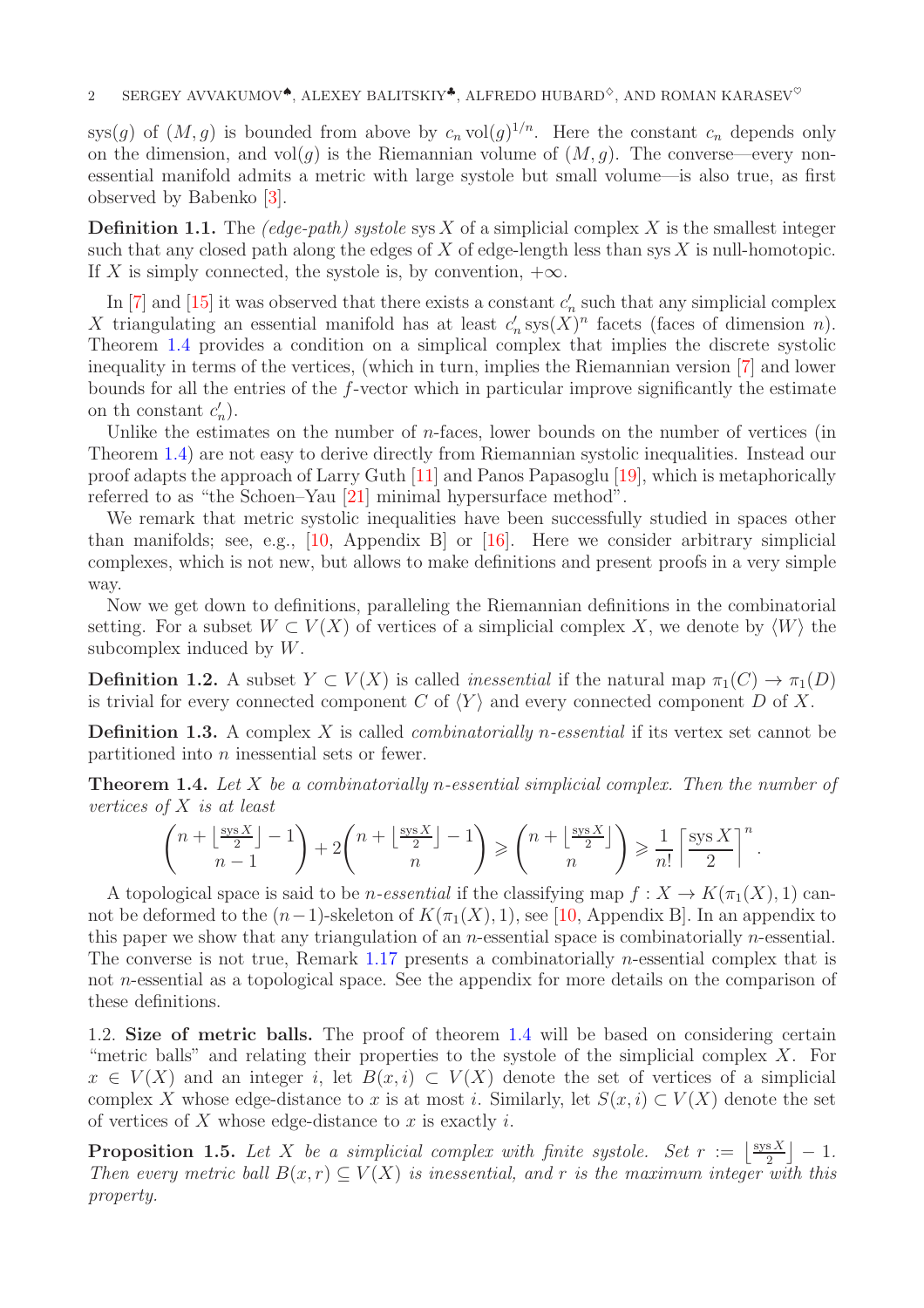**Definition 1.6.** We call r in the previous proposition the *homotopy triviality radius* of X.

*Proof of Proposition [1.5.](#page-1-1)* Consider the universal cover  $X$ . By the definition of systole, the edgedistance between any two vertices of the same  $\pi_1(X)$ -orbit is at least sys X. It follows that for all r such that  $2r <$  sys  $X - 1$  the restriction of the covering  $X \to X$  to the metric ball  $\langle B(x, r) \rangle$  is a trivial covering. This means that this ball is inessential.

On the other hand, if x is chosen on a non-contractible edge-loop of length sys  $X$ , then  $\langle B(x,r) \rangle$ , for  $r := \frac{\text{sys} X}{2}$  $\frac{\sin X}{2}$ , contains this loop.

The estimate on the number of vertices of X follows from the estimate of the number of vertices in a carefully chosen ball in X of radius  $r + 1$ , given in the following theorem:

<span id="page-2-0"></span>**Theorem 1.7.** Let X be a combinatorially n-essential simplicial complex and r be the homotopy triviality radius of X. Then there exists a vertex  $x \in X$  such that for any  $i = 0, \ldots, r + 1$  the number of vertices in  $B(x, i)$  is at least  $b_n(i)$ , where positive integers  $b_n(i)$  satisfy the following recursive relations:

- $b_1(i) = 2i + 1$  for any  $i = 0, \ldots, r$ , and  $b_1(r + 1) = 2r + 2$ ;
- $b_n(i) = \sum_{0 \le j \le i} b_{n-1}(j)$  for any  $i = 0, ..., r + 1$ .

In particular,  $b_n(i) \geq 2{i+n-1 \choose n} + {i+n-1 \choose n-1}$  $n-1$ ) for any  $i = 0, \ldots, r$ , and  $b_n(r+1) \geqslant 2\binom{r+n}{n}$  $\binom{+n}{n} + \binom{r+n}{n-1}$  $n-1$  $) - 1.$ 

These results are proved in Section [2.](#page-5-0)

1.3. Improvements under additional assumption of cohomology cup-length. We improve the bounds of Theorem [1.7](#page-2-0) assuming additionally that the property of being essential is implied by a long nonzero product in cohomology. From here on we denote by  $\mathbb{Z}_2$  the ring of residues modulo 2.

<span id="page-2-2"></span>**Definition 1.8.** We call a complex *n*-cup-essential (over  $\mathbb{Z}$  or  $\mathbb{Z}_2$ ) if it admits *n* (not necessarily distinct) cohomology classes in degree 1 (with coefficients  $\mathbb{Z}$  or  $\mathbb{Z}_2$ , respectively) whose cupproduct is non-zero.

A cup-essential complex is essential (with the same  $n$ ), as it follows from the Lusternik– Schnirelmann-type of argument (see Lemma [3.1\)](#page-7-0). The torus  $(S^1)^n$  is *n*-cup-essential both over  $\mathbb{Z}$  and  $\mathbb{Z}_2$ . The real projective space  $\mathbb{R}P^n$  is *n*-cup-essential over  $\mathbb{Z}_2$ .

**Definition 1.9.** We say that  $X$  has homology triviality radius  $r$  with respect to the 1-cohomology classes  $\xi_i$  if the restriction of every  $\xi_i$  to every metric ball  $\langle B(x, r) \rangle \subseteq X$  is zero, and r is the maximum integer with this property.

<span id="page-2-1"></span>**Theorem 1.10.** Let X be a simplicial complex that is n-cup-essential over  $\mathbb{Z}$  or  $\mathbb{Z}_2$ , as witnessed by the cohomology classes  $\xi_1, \ldots, \xi_n, \xi_1 \cup \cdots \cup \xi_n \neq 0$ . Let r be the corresponding homology triviality radius.

Then there is a vertex  $x \in X$  such that for any  $i = 0, \ldots, r + 1$  the number of vertices in  $B(x, i)$  is at least  $\breve{b}_n(i)$ , where positive integers  $\breve{b}_n(i)$  satisfy the following recursive relations:

- $b_1(i) = 2i + 1$  for any  $i = 0, ..., r;$
- $\breve{b}_n(i) = \breve{b}_{n-1}(i) + 2 \sum_{0 \leq j \leq i-1} \breve{b}_{n-1}(j)$  for any  $i = 0, \ldots, r$ .

In the case of  $\mathbb{Z}_2$  coefficients, this theorem is basically a discrete analogue of [\[18,](#page-16-0) Theorem 2.3] with the improvement that X is not required to be a manifold. In the case of  $\mathbb Z$  coefficients, to our knowledge, neither discrete nor continuous version was known before, and we discuss the corresponding continuous statement below.

Remark 1.11. Unraveling the recursion we obtain the generating function:

$$
\sum_{n,i} \tilde{b_n}(i) u^n v^i = \sum_n \frac{u^n (1+v)^n}{(1-v)^{n+1}} = \frac{1}{1-v} \frac{1}{1-u\frac{1+v}{1-v}} = \frac{1}{1-v-u-uv}.
$$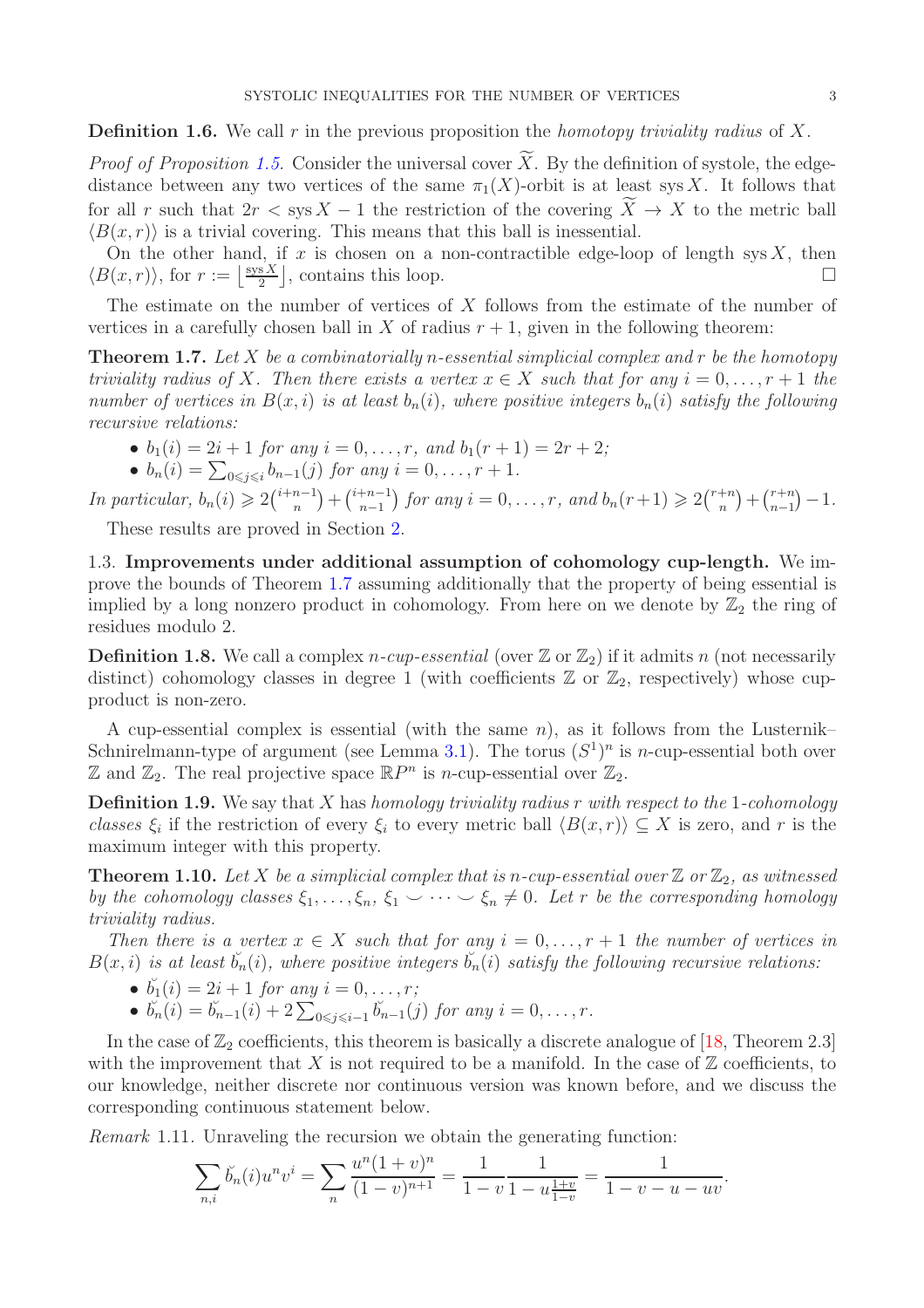From the first identity in this formula and the expansion  $\frac{1}{(1+v)^{n+1}} = \sum_i \binom{i+n}{n}$  $\binom{+n}{n}v^i$  one obtains an estimate

$$
2^{n} {i \choose n} \leqslant \tilde{b}_{n}(i) \leqslant 2^{n} {i+n \choose n}.
$$

For example, for a fixed n and  $i \to \infty$  we obtain

$$
\tilde{b}(n, i) = 2^n \frac{i^n}{n!} (1 + o(1)).
$$

For the total number of points in a cup-essential manifold we have:

<span id="page-3-0"></span>**Theorem 1.12.** Let X be a simplicial complex that is n-cup-essential over  $\mathbb{Z}$  or  $\mathbb{Z}_2$ . Then the number of vertices of X is at least

$$
\sum_{k=0}^{n} \breve{b_n} \left( \left\lfloor \frac{\operatorname{sys} X}{2} \right\rfloor - 1 \right) \geqslant 2^n \left( \frac{\left\lfloor \frac{\operatorname{sys} X}{2} \right\rfloor}{n} \right).
$$

If we are interested in face numbers of positive dimension, not only vertices, then Theorem [1.12](#page-3-0) can be combined with lower bound theorems from face number theory. Recall that  $f_k$ denotes the number of k-dimensional faces. For example Kalai's lower bound theorem for simplicial PL-manifolds [\[14\]](#page-15-11) provides a lower bound of  $\binom{n-1}{k} f_0 - \binom{n}{k+1} k$  for the number of k faces, for  $1 < k < n$  and roughly  $nf_0$  for  $k = n$  or  $k = 1$ . Here is another interesting application related to our motivating example:

**Corollary 1.13.** If a centrally symmetric polytope in  $\mathbb{R}^{n+1}$  has edge-distance between any pair of antipodal vertices at least s, then for the f-vector the following inequalities hold:

(1)  $f_0 \geq 2^{n-1} {|\frac{s}{2}| \choose n};$ (2)  $f_k \geq (n+1)$  $(k+1)(2^{n}(\binom{\lfloor s/2 \rfloor}{n} - 2n) + 2^{k+1} \binom{n+1}{k+1};$ (3)  $f_{n-1} \geq 2^n n { \binom{\lfloor s/2 \rfloor}{n}} + 2^{n+1} - 2n^2 + 2n + 4.$ 

The first item follows by applying Theorem [1.12](#page-3-0) to the quotient of the polytope by the involution  $x \mapsto -x$ , for  $s \ge 3$ , which is an n-cup-essential triangulated  $\mathbb{R}P^{n-1}$ . The second and third items are straightforward applications of Stanley's results [\[22\]](#page-16-4). In the end-case of this corollary  $s = 2$  notice that any centrally symmetric polytope has at least  $2n$  vertices.

The following theorem shows that when sys  $X \gg n$ , Theorems [1.4](#page-1-0) and [1.12](#page-3-0) and the previous corollary are asymptotically optimal.

<span id="page-3-1"></span>**Theorem 1.14.** For every n and  $s \geq 3$ , there exists a centrally symmetric triangulation of the n-dimensional sphere  $\widetilde{X}$  such that the quotient n-projective space  $X = \widetilde{X}/\mathbb{Z}_2$  has sys  $X = s$ and no more than  $s^n$  vertices.

Remark 1.15. In seems to us that the estimates on the number of vertices of Theorems [1.4](#page-1-0) and [1.12](#page-3-0) are valid, more generally, for ∆-complexes in place of simplicial complexes [\[12,](#page-15-12) Section 2.1] with the same proofs. Of course, Theorem [1.16](#page-4-2) below does not extend since  $\Delta$ -complexes may have systole equal to  $1 < 3$ .

The proofs of the vertex number estimates under the cup-length assumption are given in Section [3.](#page-7-1)

1.4. No assumption on the systole. The question of estimating the number of vertices in a triangulation of a manifold, mentioned in the beginning, may be viewed as a particular case of the systolic problem. Every combinatorially n-essential complex X has sys  $X \geq 3$ , just because any two edges with the same endpoints must be equal. In this case our theorems only provide a linear in n lower bound for  $|V(X)|$ , and Remark [1.17](#page-4-1) below shows that this cannot be improved.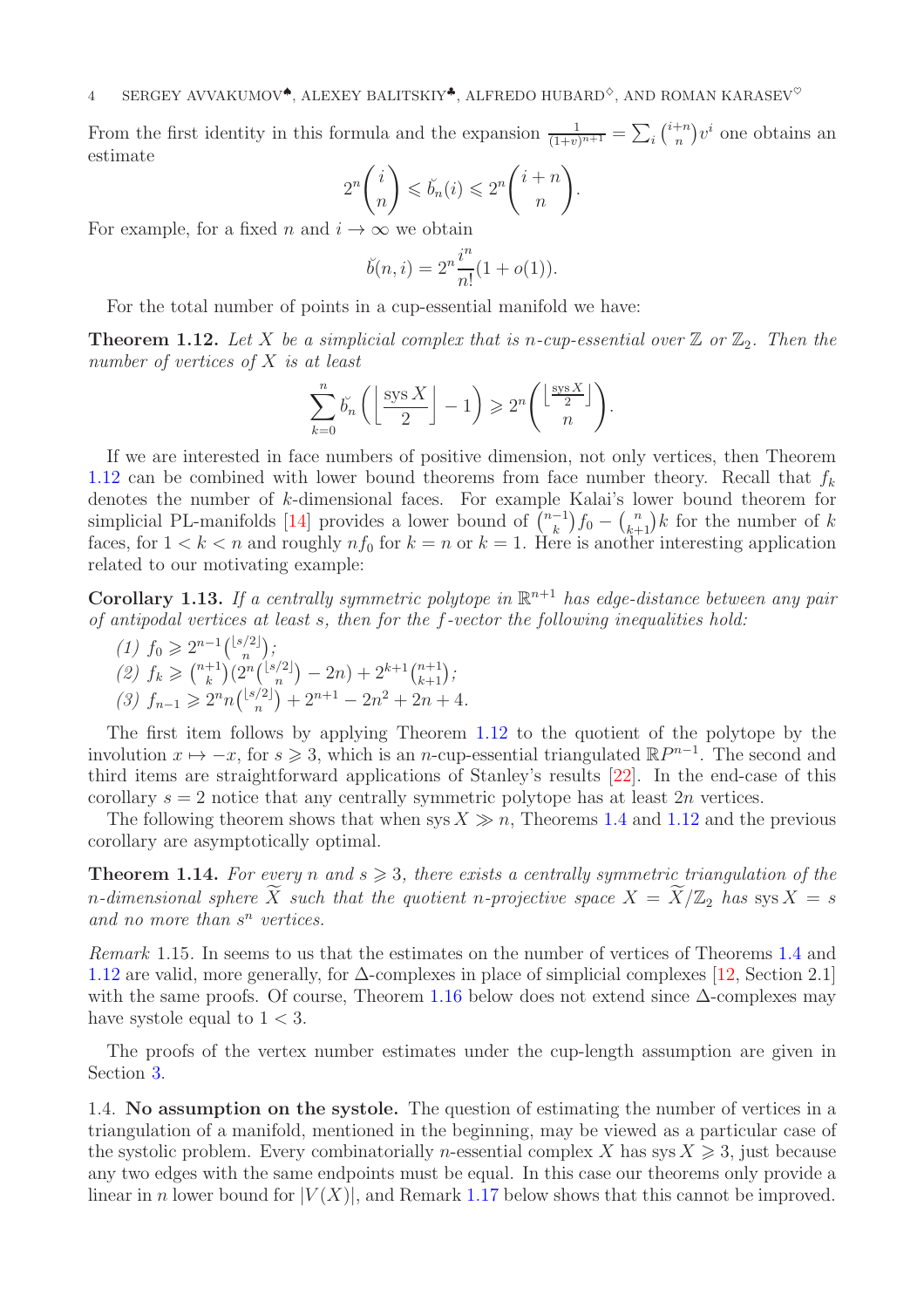But this linear bound may be improved under stronger assumptions. This was noticed in [\[2,](#page-15-0) §16], see also a series of somewhat more general estimates in [\[8\]](#page-15-13) and [\[9,](#page-15-14) Section 3]. Here we provide a not much different version of those results in terms of combinatorial essentiality.

## <span id="page-4-2"></span>**Theorem 1.16.** If the barycentric subdivision of simplicial complex  $X$  is combinatorially nessential then  $|V(X)| \geq (n+1)(n+2)/2$ .

<span id="page-4-1"></span>Remark 1.17. Considering a barycentric subdivision (as a step towards the topological definition of n-essential from the combinatorial one) in this theorem is important. The complete graph  $K_{2n+1}$  is combinatorially *n*-essential (partitioning its vertices into *n* or fewer parts results in a triangle) and has a linear (in terms of  $n$ ) number of vertices. In particular, one cannot even guarantee that a combinatorially n-essential complex has faces of dimension n. See more on comparison of the notions of n-essential in the Appendix.

The lower bound in Theorem [1.16](#page-4-2) should be compared with the upper bound  $e^{C\sqrt{n}\log n}$  in the construction of a centrally symmetric simplicial convex polytope in [\[1\]](#page-15-1). Hence it is a wide open question either to improve this quadratic lower bound, or give a construction of an n-essential simplicial complex with a quadratic (or merely polynomial) in  $n$  number of vertices.

1.5. Improvements to the Riemannian inequalities. The ideas behind Theorem [1.10](#page-2-1) can be used to improve the dimension-dependent factor in the classical systolic inequality, if one additionally assumes that the space is cup-essential (see Definition [1.8\)](#page-2-2). This version of the systolic inequality for manifolds first appeared (over  $\mathbb{Z}_2$ ) in the work of Guth [\[11\]](#page-15-3), which pioneered the use of the minimal hypersurface method in systolic geometry. Our result applies to a wider class of complexes (Riemannian polyhedra), works over  $\mathbb Z$  as well, and the dimensional factor is as good as the best known factor for cup-essential manifolds [\[18\]](#page-16-0).

A Riemannian polyhedron is a simplicial complex whose simplices are endowed with Riemannian metrics matching on the intersection of adjacent simplices. This is a reasonable class of path metric spaces including Riemannian manifolds and admitting systolic inequalities. The systole sys  $X$  of a compact non-simply connected Riemannian polyhedron  $X$  is the length of a shortest non-contractible loop in  $X$  (not necessarily along the edges of the simplicial structure).

Following the approach of Papasoglu [\[19\]](#page-16-2), Nabutovsky [\[17\]](#page-16-5) gave a transparent proof of the systolic inequality sys  $X \leq 2(n!/2)^{1/n}$  vol $(X)^{1/n}$  for essential Riemannian *n*-polyhedra. The factor  $2(n!/2)^{1/n}$  is the best known. We improve Nabutovsky's estimate by a factor of  $2^{1-1/n}$ , assuming a cohomological cup-length condition. In fact, we prove more.

For a cohomology class  $\xi \in H^1(X;\mathbb{Z})$  or  $\xi \in H^1(X;\mathbb{Z}_2)$  we define  $L(\xi)$  as the shortest length of a loop in X on which  $\xi$  evaluates non-trivially. The Minkowski principle of Balacheff– Karam [\[4\]](#page-15-4) (see also [\[5\]](#page-15-15)) states that if M is a closed n-manifold that is n-cup-essential over  $\mathbb{Z}_2$ with  $\xi_1 \smile \cdots \smile \xi_n \neq 0$ , then

$$
\prod_{i=1}^{n} L(\xi_i) \leqslant c_n \operatorname{vol}_n X.
$$

The name "Minkowski principle" refers to Minkowski's second theorem on centrally symmetric convex bodies and lattices, which can be regarded as a version of this inequality for a flat Finsler torus.

The following result improves [\[11,](#page-15-3) Theorem 3], [\[18,](#page-16-0) Theorem 2.3], [\[4,](#page-15-4) Theorem 2], [\[6,](#page-15-5) Theorem 1.1].

<span id="page-4-0"></span>Theorem 1.18. Let X be a compact Riemannian polyhedron of dimension n. Suppose it is n-cup-essential over  $\mathbb Z$  or  $\mathbb Z_2$ , which is witnessed by the cohomology classes  $\xi_1,\ldots,\xi_n \in H^1$ ,  $\xi_1 \smile \cdots \smile \xi_n \neq 0$ , arranged so that  $L(\xi_1) \leq \ldots \leq L(\xi_n)$ . Then there exists a point  $x \in X$ such that the metric balls around  $x$  satisfy the following volumetric bounds: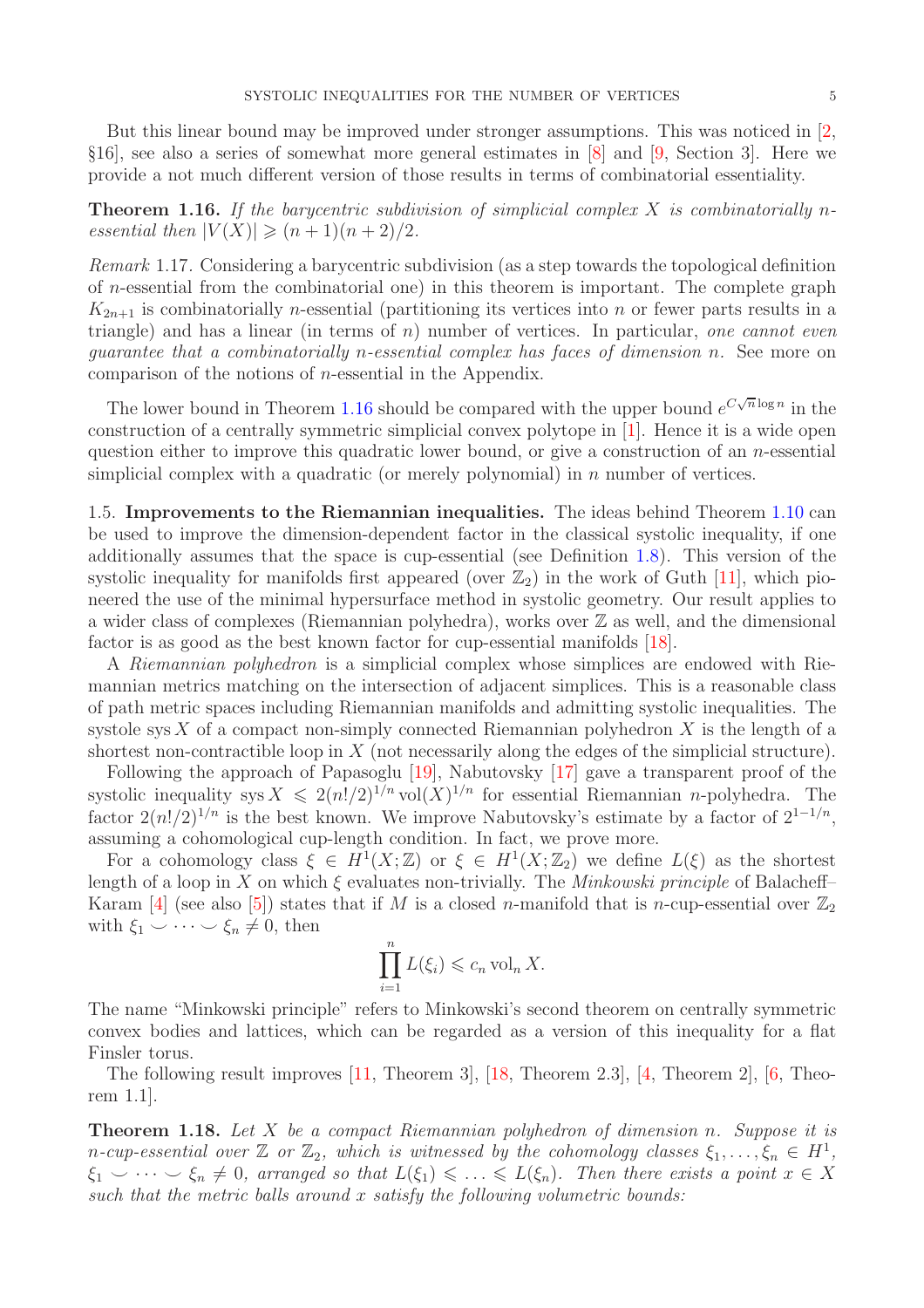$$
\text{vol}_n B(x, r) \geqslant \begin{cases} \frac{(2r)^n}{n!}, & 0 < r \leqslant \frac{L(\xi_1)}{2}, \\ \frac{L(\xi_1)(2r)^{n-1}}{n!}, & \frac{L(\xi_1)}{2} < r \leqslant \frac{L(\xi_2)}{2}, \\ \cdots, & \cdots \\ \frac{L(\xi_1)\dots L(\xi_{n-2})(2r)^2}{n!}, & \frac{L(\xi_{n-2})}{2} < r \leqslant \frac{L(\xi_{n-1})}{2}, \\ \frac{L(\xi_1)\dots L(\xi_{n-1})2r}{n!}, & \frac{L(\xi_{n-1})}{2} < r \leqslant \frac{L(\xi_n)}{2}. \end{cases}
$$

In particular, the Minkowski principle holds:

$$
\prod_{i=1}^{n} L(\xi_i) \leqslant n! \operatorname{vol}_n X.
$$

Even more specifically, sys  $X \leqslant (n!)^{1/n} \text{vol}_n(X)^{1/n}$ .

<span id="page-5-0"></span>The proof is given in Section [4.](#page-11-0)

# 2. Using the "combinatorially essential" assumption

In order to do induction, we generalize Theorem [1.7](#page-2-0) and then prove the generalization. We first generalize the notion of "combinatorially inessential" and "combinatorially essential" to arbitrary coverings.

**Definition 2.1.** Assume a simplicial complex X has a covering  $\pi : X \to X$ . A subset  $Y \subset$  $V(X)$  is  $\pi$ -inessential if the restriction  $\pi^{-1}(\langle Y \rangle) \to \langle Y \rangle$  is a trivial covering.

**Definition 2.2.** Assume a simplicial complex X has a covering  $\pi : X \to X$ . This covering is called combinatorially *n*-essential if the vertex set of  $X$  cannot be partitioned into  $n$  or fewer  $\pi$ -inessential sets.

**Definition 2.3.** We say that a covering  $\pi : X \to X$  has homotopy triviality radius r if every metric ball  $B(x, r) \subset V(X)$  is  $\pi$ -inessential and r is the maximum integer with this property.

The definitions stated in the introduction are obtained from these definitions when  $X \to X$ is the universal cover (on every connected component of  $X$ ).

<span id="page-5-1"></span>**Theorem 2.4.** Let a simplicial complex X have a covering  $\pi : X \to X$  and let  $\pi$  be combinatorially n-essential. Let r be the homotopy triviality radius of  $\pi$ . Then there exists a vertex  $x \in X$  such that for any  $i = 0, \ldots, r+1$  the number of vertices in  $B(x, i)$  is at least  $b_n(i)$ , where positive integers  $b_n(i)$  satisfy the following recursive relations:

- $b_1(i) = 2i + 1$  for any  $i = 0, ..., r$  and  $b_1(r + 1) = 2r + 2$ ;
- $b_n(i) = \sum_{0 \le j \le i} b_{n-1}(j)$  for any  $i = 0, ..., r + 1$ .

In particular,  $b_n(i) \geq 2{i+n-1 \choose n} + {i+n-1 \choose n-1}$  $n-1$ for any  $i = 0, \ldots, r$ , and  $b_n(r+1) \geqslant 2\binom{r+n}{n}$  $\binom{+n}{n} + \binom{r+n}{n-1}$  $n-1$  $) - 1.$ 

*Proof of Theorem [1.7](#page-2-0) assuming Theorem [2.4.](#page-5-1)* We may take a single component of X and consider the universal covering map  $\pi : X \to X$ . Then " $\pi$ -inessential" is the same as "inessential" for (the fundamental group of) X. Hence Theorem [2.4](#page-5-1) applies and produces the result.  $\square$ 

*Proof of Theorem [2.4.](#page-5-1)* Let us first prove the theorem for  $n = 1$ . In that case, consider a simple (passing once through each of its vertices) closed loop, whose lift to  $X$  is not closed. Such a loop exists since otherwise X would be inessential. The loop has at least  $2r + 2$  vertices, because otherwise it would fit into a ball of radius  $r$  containing only loops lifting to loops. The equalities  $b_1(i) = 2i + 1$  for any  $i = 0, \ldots, r$  and  $b_1(r + 1) = 2r + 2$  then easily follow.

We proceed by induction over n. Assume that  $n > 1$  and that the theorem is already proven for smaller n. Find a smallest subset of vertices  $Z \subset V(X)$  such that its complement  $Y := V(X) \setminus Z$  is  $\pi$ -inessential.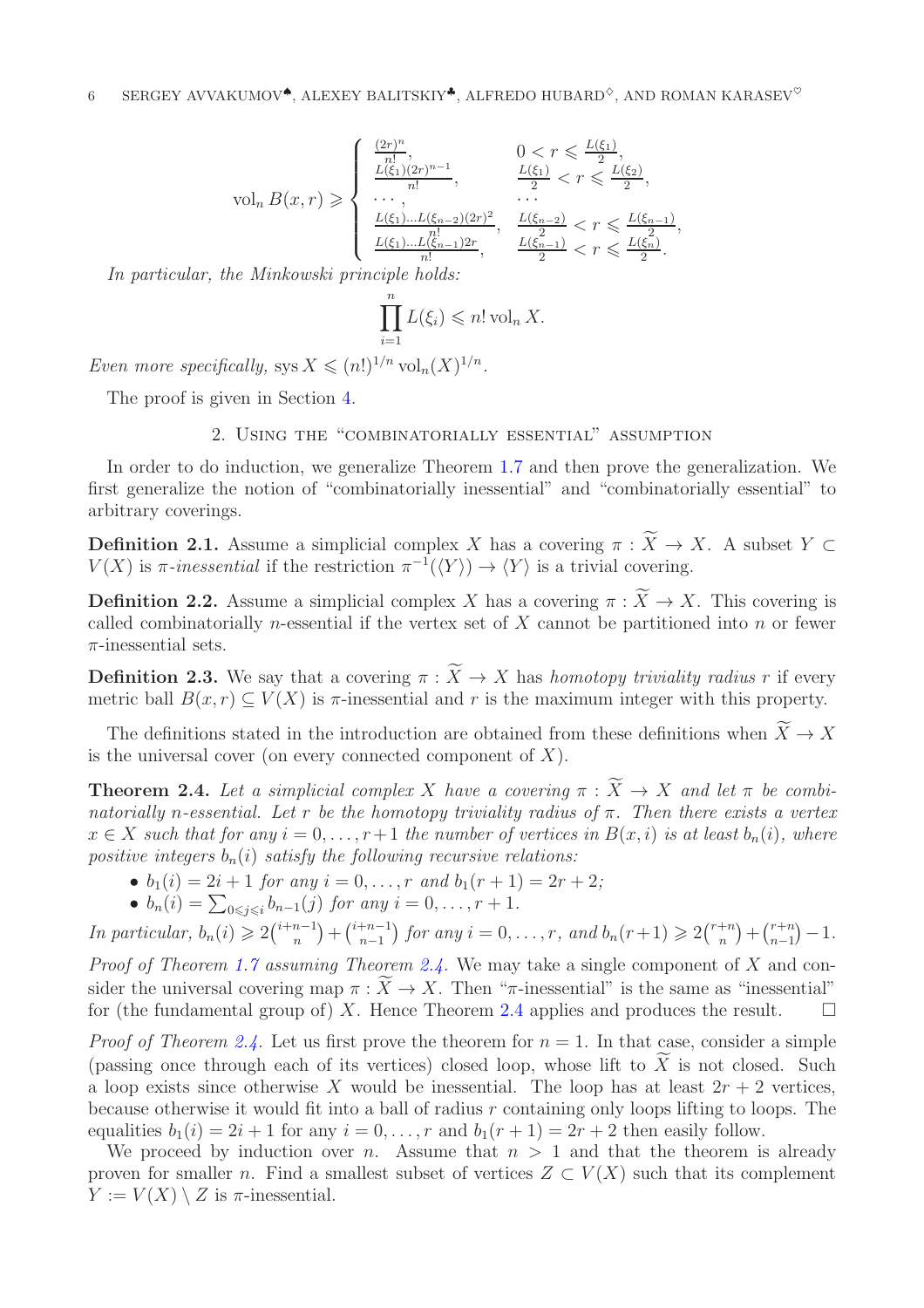By definition, the restriction of the covering,  $\pi^{-1}(\langle Z \rangle) \to \langle Z \rangle$ , is then combinatorially  $(n-1)$ essential. The metric balls of Z are contained in the respective metric balls of X and the  $\pi$ inessentiality property of the balls is therefore preserved. Hence the homotopy triviality radius of the restriction covering is no smaller than that of  $\pi$ .

By the induction hypothesis, there exists a vertex  $x \in Z$  such that for any  $i = 0, \ldots, r + 1$ the number of vertices in  $B(x, i) \cap Z$  is at least  $b_{n-1}(i)$ .

Consider the following modification of Z:

$$
Z' := Z \cup S(x, r+1) \setminus B(x, r).
$$

Let us prove that  $Y' := V(X) \setminus Z'$  is  $\pi$ -inessential.

Assume to the contrary, that there is a simple closed edge-path  $P$  in  $\langle Y' \rangle$  whose lift to X is not closed. The set of vertices  $S(x, r + 1)$  separates the 1-skeleton of X into two disconnected components with vertex sets  $B(x, r)$  and  $V(X) \setminus B(x, r + 1)$ , respectively. Since P is simple and does not contain vertices of  $S(x, r + 1)$ , we have that

• either 
$$
P \subset \langle B(x,r) \rangle
$$
;

• or 
$$
P \subset \langle Y' \setminus B(x, r+1) \rangle
$$
.

In the first case, P lifts to a closed path in X because  $\pi$  has the homotopy triviality radius r. In the second case, P lifts to a closed path in X because  $Y' \setminus B(x, r + 1) \subseteq Y$  and Y is  $\pi$ -inessential.

Since  $Y'$  is  $\pi$ -inessential, from the minimality of Z, we obtain that

$$
|Z| \leq |Z'|,
$$

and therefore

$$
|S(x,r+1)\setminus Z|\geqslant |B(x,r)\cap Z|.
$$

Analogously, for every  $i \leq r$  we obtain that

$$
|S(x, i+1) \setminus Z| \geqslant |B(x, i) \cap Z|.
$$

Finally, for any  $i = 0, \ldots, r + 1$  we have that

$$
(2.1) \quad |B(x,i)| = |B(x,i) \cap Z| + \sum_{0 \le j \le i} |S(x,j) \setminus Z| \ge \sum_{0 \le j \le i} |B(x,j) \cap Z| \ge \sum_{0 \le j \le i} b_{n-1}(j) = b_n(i).
$$

It remains to prove the inequality  $b_n(i) \geq 2\binom{i+n-1}{n} + \binom{i+n-1}{n-1}$  $n-1$ ). The case  $n = 1$  reads  $b_1(i) \geq 2i + 1$ ,

and has been already shown in the beginning of the proof.

For  $n > 1$  we have:

$$
b_n(i) = \sum_{0 \le j \le i} b_{n-1}(j) \ge
$$
  
\$\ge \sum\_{0 \le j \le i} \left( 2\binom{j+n-2}{n-1} + \binom{j+n-2}{n-2} \right) = 2\binom{i+n-1}{n} + \binom{i+n-1}{n-1}.

For  $b_n(r + 1)$ , as compared to  $b_n(i)$  with  $i = 0, \ldots, r$ , the estimate is 1 less in case  $n = 1$ , as was described in the beginning of the proof. In the course of summation this −1 summand carries on, hence we have

$$
b_n(r+1) \geqslant 2\binom{r+n}{n} + \binom{r+n}{n-1} - 1.
$$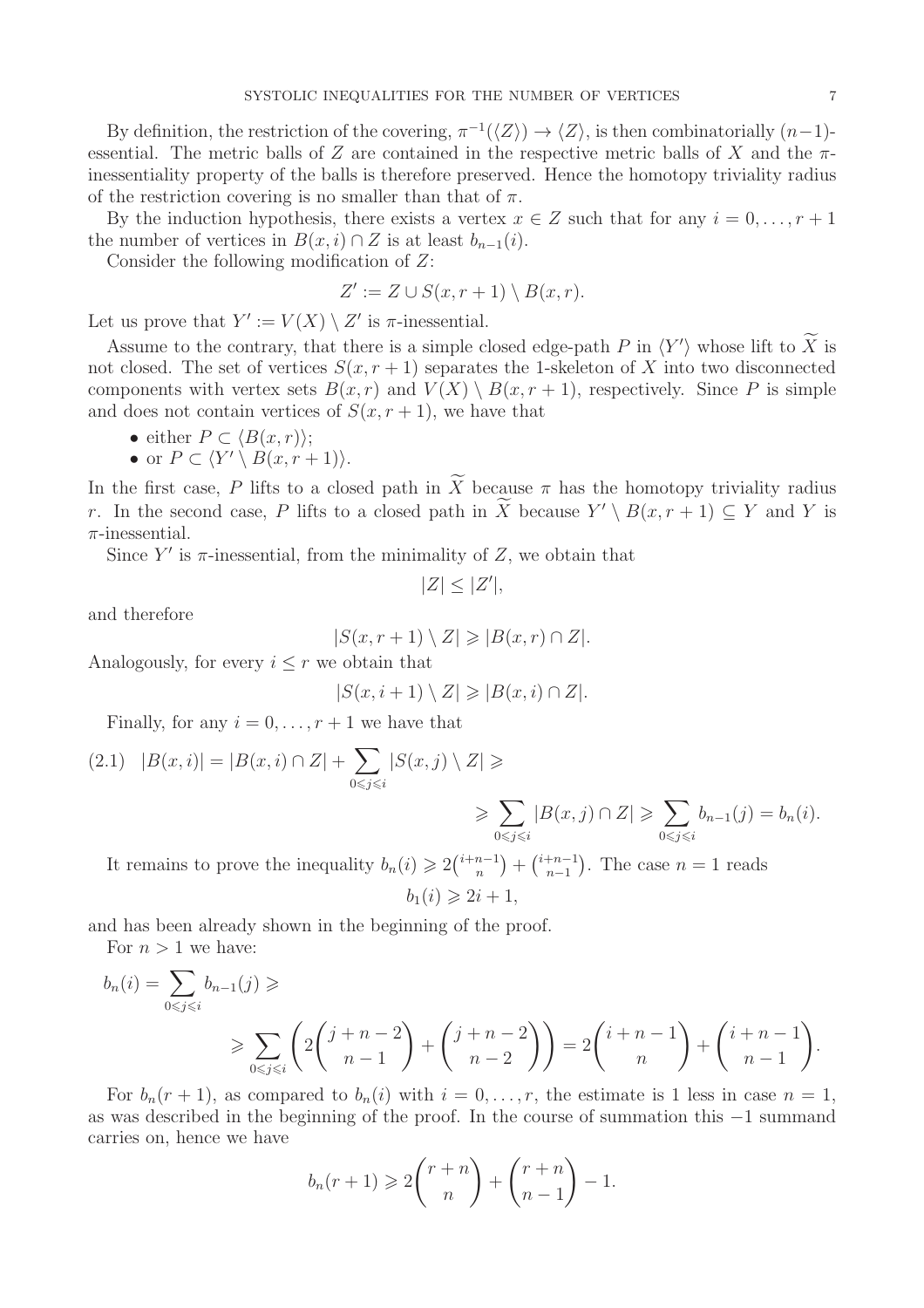$\Box$ 

Proof of Theorem [1.4.](#page-1-0) From Proposition [1.5](#page-1-1) we know that the restriction of the universal covering map  $\pi : \widetilde{X} \to X$  to every metric ball  $\langle B(x,r) \rangle$  of X is inessential, where  $r = \lfloor \frac{\text{sys } X}{2} \rfloor$  $\frac{\mathrm{s} X}{2}$  | - 1.

By Theorem [2.4](#page-5-1) we find one such ball  $B_n$  with at least  $b_n(r)$  vertices. The restriction of  $\pi$ to the complex  $\langle V(X) \setminus B_n \rangle$  is combinatorially  $(n-1)$ -essential and by Theorem [2.4](#page-5-1) we find a ball of this subcomplex with  $b_{n-1}(r)$  vertices, and so on. Altogether, we exhibit at least

$$
\sum_{k=0}^{n} b(k,r) \geqslant \sum_{k=0}^{n} 2\binom{r+k-1}{k} + \binom{r+k-1}{k-1} =
$$
\n
$$
= \sum_{k=0}^{n} 2\binom{r+k-1}{r-1} + \binom{r+k-1}{r} = 2\binom{r+n}{r} + \binom{r+n}{r+1} = 2\binom{r+n}{n} + \binom{r+n}{n-1}
$$
\nvertices of *X*.

*Proof of Theorem [1.16.](#page-4-2)* Start with the universal covering map  $\pi : X \to X$  and argue with fixed covering as in the proof of Theorem [2.4.](#page-5-1)

The dimension of X must be at least n. Otherwise, its barycentric subdivision would have all vertices properly colored in n colors, thus showing that  $\pi$  is not combinatorially n-essential over the barycentric subdivision. Hence X has a face  $F \subset X$  with at least  $n + 1$  vertices. Remove this face from X to obtain the complex Y induced by X on  $V(X) \setminus F$ .

The barycentric subdivision Y' of Y is contained in the barycentric subdivision  $X'$  of X. The complex Z induced on  $V(X') \setminus V(Y')$  retracts onto  $\langle F \rangle$ , as lying in the neighborhood  $U(F)$ , and then retracts onto any point of F. Hence Z is  $\pi$ -inessential. It then follows that the restriction of the covering  $\pi$  to Y' is at least  $(n-1)$ -essential. This allows to make a step of induction, taking Y in place of X and keeping the covering  $\pi$  with which we measure essential and inessential. In the end we exhibit at least

$$
(n+1) + n + (n-1) + \dots + 1 = \frac{(n+1)(n+2)}{2}
$$

<span id="page-7-1"></span>vertices of X.

### 3. Using the "cup-essential" assumption

The following lemma (basically from the Lusternik–Schnirelmann theory) relates the nessential property and the existence of a nonzero cohomology product of length  $n$ .

<span id="page-7-0"></span>**Lemma 3.1.** Let X be a simplicial complex with its set of vertices  $V(X)$  decomposed into a disjoint union  $V(X) = Y \sqcup Z$ . Suppose that there are two cohomology classes  $\xi_1$  and  $\xi_2$  on X such that  $\xi_1 \smile \xi_2 \neq 0$ . Assume that  $\xi_1$  restricted to  $\langle Y \rangle$  is trivial. Then  $\xi_2$  restricted to  $\langle Z \rangle$  is not trivial.

*Proof.* Let  $U(Z)$  be the union of all open stars of the vertices in  $Z, U(Z) \supset Z$ . And analogously  $U(Y) \supset \langle Y \rangle$ . The set  $U(Z)$  retracts onto  $\langle Z \rangle$  and  $U(Y)$  retracts onto  $\langle Y \rangle$ . Since  $U(Z) \cup U(Y) = X$ ,  $\xi_1 \smile \xi_2 \neq 0$ ,  $\xi_1|_{U(Y)} = 0$ , it follows from the properties of the cohomology multiplication (the same as used in the Lusternik–Schnirelmann category estimate) that  $\xi_2|_{U(Z)} \neq 0.$ 

*Proof of Theorem [1.10](#page-2-1) over*  $\mathbb{Z}$ . We use induction. The base case  $n = 1$  follows from Theorem [1.7](#page-2-0) (or from the beginning of its proof).

The class  $\xi_1$  corresponds to a classifying map

$$
X \to K(\mathbb{Z}, 1) = S^1 = \mathbb{R}/\mathbb{Z}.
$$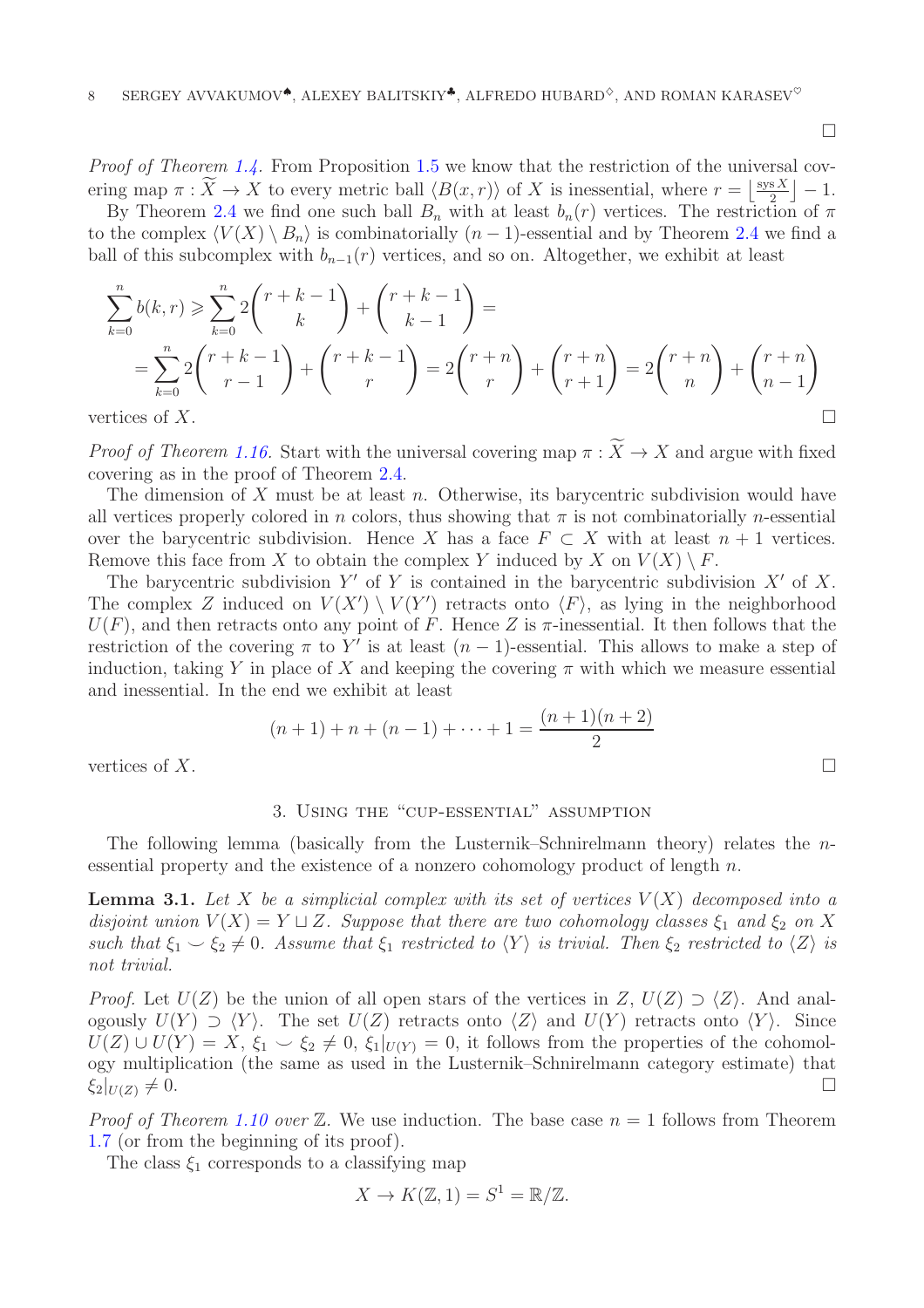We pull back the covering  $\mathbb{R} \to S^1$  to a covering  $\pi : \widetilde{X} \to X$ . This  $\widetilde{X}$  has a free Z-action with a bounded fundamental region  $F, \ \widetilde{X} = \bigcup_{m \in \mathbb{Z}} mF$ . We may also assume that X and  $\widetilde{X}$  are connected, or otherwise work in a connected component.

Let  $Z \subset V(X)$  be a smallest set of vertices that "separates  $-\infty$  from  $+\infty$ " in X. That is, such set of vertices that for all sufficiently large  $m$  any edge-path in  $X$  connecting a vertex in  $mF$  to a vertex in  $-mF$  contains a vertex in Z.

Note that we choose a finite  $Z$  and therefore for sufficiently large positive integer  $N$  the set Z is not connected with any of its shifts by  $kN$ , for any nonzero  $k \in \mathbb{Z}$ . Consider  $X_N := \widetilde{X}/N\mathbb{Z}$ and the natural projections  $\pi_N : X_N \to X$  and  $\pi'_N : X \to X_N$ . Choose N sufficiently large and coprime with the order of  $\xi_1 \smile \cdots \smile \xi_n$ . Note that  $\pi_N$  is an N-sheet covering and therefore  $\pi_N^*(\xi_1 \smile \cdots \smile \xi_n) \neq 0$ , since otherwise we would have

$$
N\xi_1 \smile \cdots \smile \xi_n = \tau(\pi_N^*(\xi_1 \smile \cdots \smile \xi_n)) = 0,
$$

where  $\tau: H^*(X_N; \mathbb{Z}) \to H^*(X; \mathbb{Z})$  denotes the transfer map.

The projection  $\pi'_N$  induces an isomorphism of simplicial complexes  $\langle Z \rangle \to \langle Z_N \rangle$  by the choice of N, where  $Z_N := \pi'_N(Z)$ . The subset  $Z_N$  blocks any cycle in  $X_N$  which could lift to a cycle connecting  $-\infty$  and  $+\infty$ , as it follows from the separation property of Z. Therefore  $\pi_N^*(\xi_1)$  is zero on  $\langle V(X_N) \setminus Z_N \rangle$ . By Lemma [3.1,](#page-7-0)  $\pi_N^*(\xi_2) \cup \cdots \cup \pi_N^*(\xi_n)$  is nonzero on  $\langle Z_N \rangle$ . From the isomorphism of simplicial complexes  $\langle Z \rangle \cong \langle Z_N \rangle$ , the product

$$
\pi^*(\xi_2) \smile \cdots \smile \pi^*(\xi_n) \in H^{n-1}(Z; \mathbb{Z})
$$

is also nonzero.

The projection of  $B(x, r) \cap Z$  is contained in the corresponding r-ball  $B(\pi(x), r)$  of X. By the choice of r, the classes  $\pi^*(\xi_2), \ldots, \pi^*(\xi_n)$  vanish on  $\langle B(x, r) \cap Z \rangle$ . Hence the inductive assumption with n replaced by  $n-1$  applies to Z. Let  $x \in Z$  be the point obtained from the inductive assumption.

Similar to the proof of Theorem [1.7,](#page-2-0) we have that for every  $i + 1 \leq r$ 

$$
|S(x, i+1) \setminus Z| \geq |B(x, i) \cap Z|.
$$

In the current setting this inequality can be improved.

Let  $S^+(x, i+1) \subset S(x, i+1) \setminus Z$  be the subset of those vertices in  $S(x, i+1)$  which are connected to  $+\infty$ , i.e., for which there exists an edge path in X not using any vertex of Z and connecting them to a vertex in  $mF$  for any sufficiently large m. Likewise, let  $S^-(x, i+1) \subset$  $S(x_1, i+1) \setminus Z$  be the subset of those vertices in  $S(x, i+1)$  which are edge-connected to  $-\infty$ in  $X \setminus Z$ .

Remove  $B(x, i)$  from Z and add  $S^+(x, i+1)$  instead. Denote the obtained vertex set by Z'. For  $i + 1 \leq r$ , we have that Z' still "separates  $-\infty$  from  $+\infty$ " in X. Indeed, any path from  $-\infty$  to  $+\infty$  in X not passing through Z' has to pass through  $Z \setminus Z' = Z \cap B(x, i)$ . Then this path has to reach  $+\infty$  from  $B(x, i)$ . When this path passes through  $S(x, i + 1)$  for the last time, it does in fact pass through  $S^+(x, i+1)$  by the definition of  $S^+(x, i+1)$ .

From the minimality of our choice of Z, we get that for any  $i + 1 \leq r$ 

$$
|S^+(x, i+1)| \geq |B(x, i) \cap Z|.
$$

Likewise,

$$
|S^-(x,i+1)| \geq |B(x,i) \cap Z|.
$$

We now apply the inductive assumption that bounds  $|B(x, i) \cap Z|$  from below for all  $i \leq r$ noting that each of these  $B(x, i)$  projects bijectively onto  $B(\pi(x), i)$  by the definition of the cohomology triviality radius. So, for all  $i \leq r$  we have: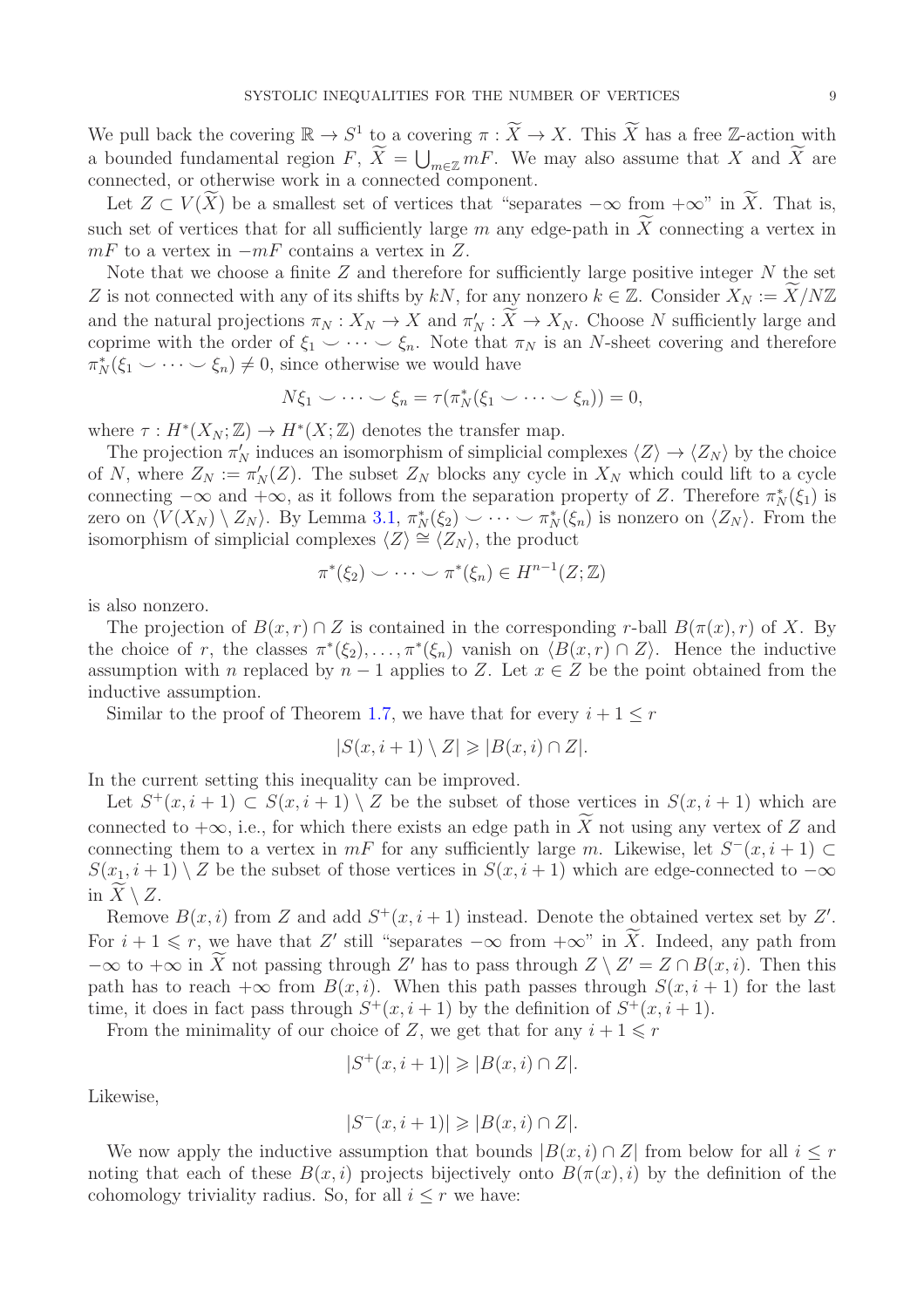$$
|B(\pi(x), i)| = |B(x, i)| = |B(x, i) \cap Z| + \sum_{0 \le j \le i} |S(x, j) \setminus Z| \ge
$$
  
\n
$$
\ge |B(x, i) \cap Z| + \sum_{0 \le j \le i} |S^+(x, j)| + \sum_{0 \le j \le i} |S^-(x, j)| \ge
$$
  
\n
$$
\ge b_{n-1}(i) + 2 \sum_{0 \le j \le i-1} b_{n-1}(j) = b_n(i).
$$

*Proof of Theorem [1.10](#page-2-1) over*  $\mathbb{Z}_2$ . We use induction. The base case  $n = 1$  follows from Theorem [1.7](#page-2-0) (or from the beginning of its proof).

The class  $\xi_1$  corresponds to a classifying map

$$
X \to K(\mathbb{Z}_2, 1) = \mathbb{R}P^{\infty}.
$$

We pull back the double covering  $S^{\infty} \to \mathbb{R}P^{\infty}$  to a double covering  $\pi : \widetilde{X} \to X$ . This  $\widetilde{X}$  has a free involution  $\tau: X \to X$  We may also assume that X and X are connected, or otherwise work in a connected component.

Let  $Z \subset V(X)$  be a smallest set of vertices such that the covering  $\pi$  is trivial on  $\langle V(X) \setminus Z \rangle$ . Then  $\xi_1$  is zero over  $\langle V(X) \setminus Z \rangle$  and the restriction of the product  $\xi_2 \setminus \cdots \setminus \xi_n$  is nonzero over  $\langle Z \rangle$  by Lemma [3.1.](#page-7-0)

Any metric r-ball of  $\langle Z \rangle$  is contained in the corresponding r-ball of X. By the cohomology triviality radius assumption on X, we have that the classes  $\xi_2, \ldots, \xi_n$  vanish on any r-ball of  $\langle Z \rangle$ . Hence the inductive assumption with n replaced by n − 1 applies to  $\langle Z \rangle$ . Let  $x \in Z$  be the point obtained from the inductive assumption and put  $Y = V(X) \setminus Z$ .

Similar to the proof of Theorem [1.7,](#page-2-0) we have that for every  $i + 1 \leq r$ 

$$
|S(x, i+1) \setminus Z| \geq |B(x, i) \cap Z|,
$$

but we are going to improve this bound.

Let Z be the lift of Z to X. Let the lift of  $\langle S(x, i + 1) \rangle$  to X consists of two disconnected copies of  $\langle S(x, i + 1) \rangle$  from the cohomology triviality assumption, let them be  $\tilde{S}$  and  $\tau \tilde{S}$ . The same applies to the lift of  $\langle Y \rangle$ , it consists of two disconnected copies  $\langle Y \rangle, \langle \tau Y \rangle \subset V(X)$ . Put

$$
\widetilde{S}^+ = (\widetilde{S} \cap \widetilde{Y}) \cup (\tau \widetilde{S} \cap \tau \widetilde{Y}).
$$

The components of  $\langle \widetilde{S}^+\rangle$  in the above union formula are disconnected and therefore  $\langle \widetilde{S}^+\rangle$  is a trivial double covering over  $\langle S^+ \rangle$ , for the corresponding subset  $S^+ \subset S(x, i+1) \cap Y$ . Analogously,

$$
\widetilde{S}^- = (\widetilde{S} \cap \tau \widetilde{Y}) \cup (\tau \widetilde{S} \cap \widetilde{Y})
$$

generates  $\langle S^-\rangle$ , which is a trivial double covering over  $\langle S^-\rangle$  for the corresponding  $S^- \subset S(x, i+\rangle)$ 1)  $\cap$  Y. Note that  $S^+ \cap S^- = \emptyset$ .

Remove  $B(x, i)$  from Z and add  $S^+$  instead. Denote the obtained vertex set by Z'. The new complement Y' then equals  $Y \cup B(x, i) \setminus S^+$ . We need to show that Z' and Y' may serve as Z and Y. For this, it is sufficient to assume that  $\xi_1$  evaluates to 1 on a loop  $\gamma$  passing through the vertices of  $Y'$  and obtain a contradiction.

If  $\gamma$  does not touch  $B(x, i)$  then it is fully contained in Y and the contradiction is obtained by the choice of Y. Otherwise let  $\gamma$  start and end in  $B(x, i)$ . Then its lift  $\widetilde{\gamma}$  starts in B and ends in  $\tau B$ , where B is a component of the lift of  $B(x, i)$  to X corresponding to S.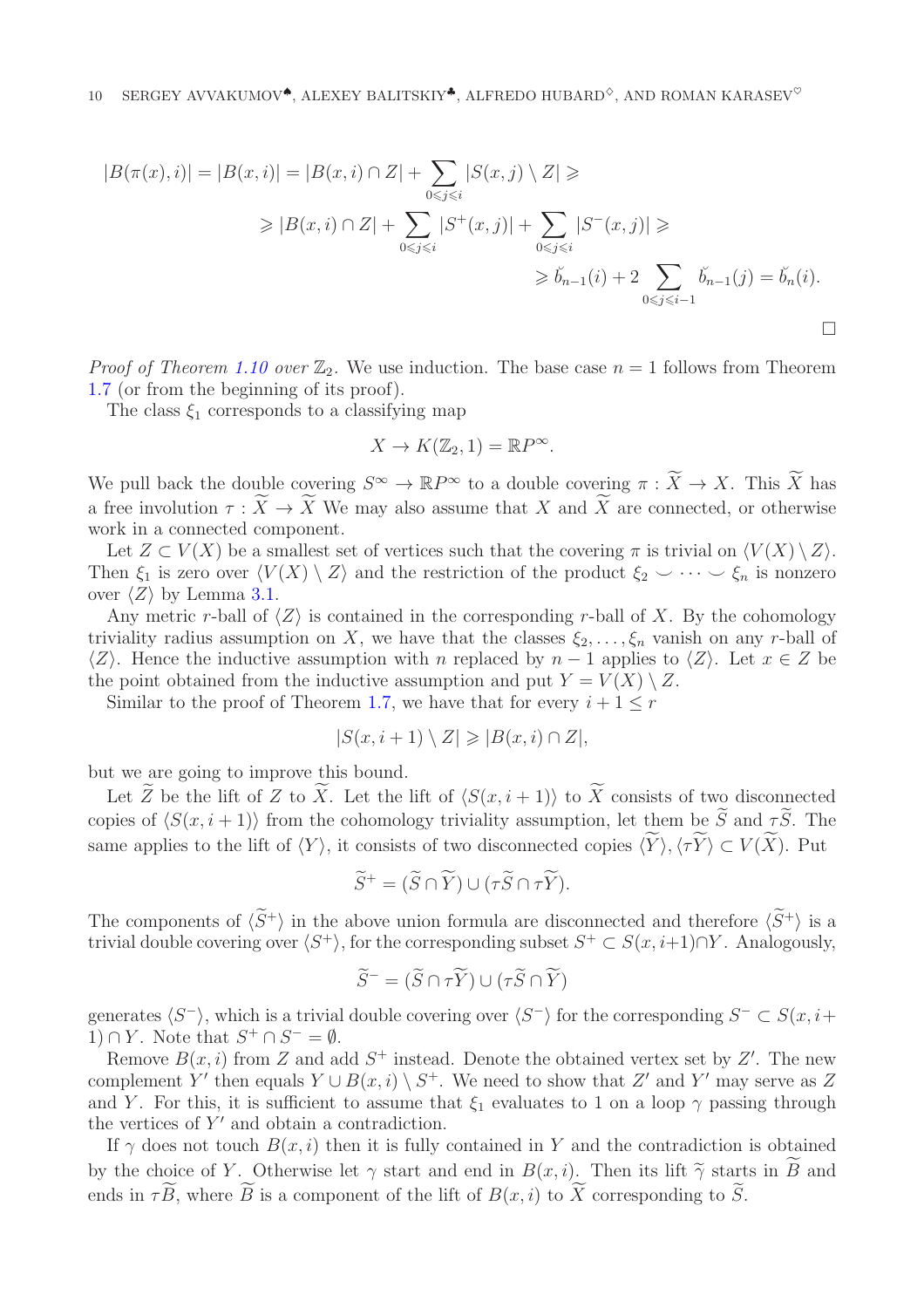The path  $\widetilde{\gamma}$  will need to leave  $B \cup \widetilde{S}$  through  $\widetilde{S}^-$  (since  $\gamma$  did not touch  $S^+$ ) and hence it gets into  $\tau Y$  after this by the definition of  $S^-$ . At some point it has to touch  $\tau S$  and, since it passes in  $\tau Y$ , this will happen in  $S^+$ . Hence  $\gamma$  touches  $S^+$ , a contradiction.

From the minimality of our choice of Z, we now get that for any  $i + 1 \leq r$ 

$$
|S^+| \geq |B(x, i) \cap Z|.
$$

Similarly,

$$
|S^{-}| \geqslant |B(x,i) \cap Z|,
$$

and in total

$$
|S(x, i+1) \setminus Z| \geq 2|B(x, i) \cap Z|,
$$

We now apply the inductive assumption that bounds  $|B(x, i) \cap Z|$  from below for all  $i \leq r$ and obtain for any  $i \leq r$ :

$$
|B(x,i)| = |B(x,i) \cap Z| + \sum_{0 \le j \le i} |S(x,j) \setminus Z| \ge
$$
  
\$\ge |B(x,i) \cap Z| + 2 \sum\_{0 \le j \le i-1} |B(x,j) \cap Z| \ge b\_{n-1}(i) + 2 \sum\_{0 \le j \le i-1} b\_{n-1}(j) = b\_n(i).

*Proof of Theorem [1.12.](#page-3-0)* Put  $r = \frac{sgsX}{2}$  $\left[\frac{S X}{2}\right] - 1$ . The restriction of any  $\xi_i$  to a metric ball of X of radius  $r$  is inessential, since such balls only contain contractible loops.

By Theorem [1.10](#page-2-1) we find one such ball  $B_n$  with at least  $\tilde{b}_n(r)$  vertices. The restriction of  $\xi_1 \smile \cdots \smile \xi_{n-1}$  to the complex  $\langle V(X) \setminus B_n \rangle$  is nonzero by Lemma [3.1.](#page-7-0) By Theorem [2.4,](#page-5-1) we find a ball of this subcomplex with  $b_{n-1}(r)$  vertices, and so on. Altogether, we exhibit at least

$$
\sum_{k=0}^{n} \tilde{b}(k,r) \geqslant \sum_{k=0}^{n} 2^{n} {r \choose k} = 2^{n} {r+1 \choose n} = 2^{n} \left( \frac{\lfloor \frac{\text{sys}X}{2} \rfloor}{n} \right).
$$

vertices of X.

*Proof of Theorem [1.14.](#page-3-1)* For every *n*, we construct a  $\mathbb{Z}_2$ -symmetric triangulation  $X_n$  of the sphere  $S<sup>n</sup>$  with no more than  $2s<sup>n</sup>$  vertices and with the edge-distance between the opposite vertices at least s. The  $\mathbb{Z}_2$ -quotient of this complex has the desired properties.

We proceed by induction over n. For  $n = 1$ , let  $X_1$  be the polygon with 2s vertices, it evidently does the job.

Suppose we have already constructed  $X_n$ . Consider  $(s-1)$  copies of  $X_n$  which we call *layers*. For each *i* add a cylinder  $X_n \times [0, 1]$  with  $X_n \times \{0\}$  and  $X_n \times \{1\}$  identified with the *i*<sup>th</sup> and the  $(i + 1)$ <sup>th</sup> layers respectively. Add cones over the first and the last layer with apexes S and N respectively. The resulting space is homeomorphic to  $S^{n+1}$ . The  $\mathbb{Z}_2$  symmetry sends a vertex v in the i<sup>th</sup> layer to the vertex  $-v$  in the  $(s-i)$ <sup>th</sup> layer, where  $-v$  is the vertex symmetric to v in  $X_n$ . The north pole N is sent to the south pole S and vice versa.

It remains to triangulate the cylinders  $X_n \times [0, 1]$  between the layers. Assign a unique integer label to each vertex of  $X_n$  so that the integers assigned to opposite vertices have the same absolute value but different sign. This way the vertices of  $X_n$  are ordered according to their labels. For every top-dimensional simplex  $\Delta \subset X_n$ , triangulate  $\Delta \times [0,1]$  in each cylinder according to the order of vertices of  $\Delta$ : the i<sup>th</sup> top-dimensional simplex of  $\Delta \times [0,1]$  has the first *i* vertices of  $\Delta \times \{0\}$  and the last  $(n + 2 - i)$  vertices of  $\Delta \times \{1\}$  as its vertices. Denote the resulting triangulation by  $X_{n+1}$ .

It is easy to see that  $X_{n+1}$  is symmetric and has not more than  $(s-1)2s^{n}+2 \leq 2s^{n+1}$ vertices. Its vertices are only connected by an edge to the vertices in the adjacent layers, and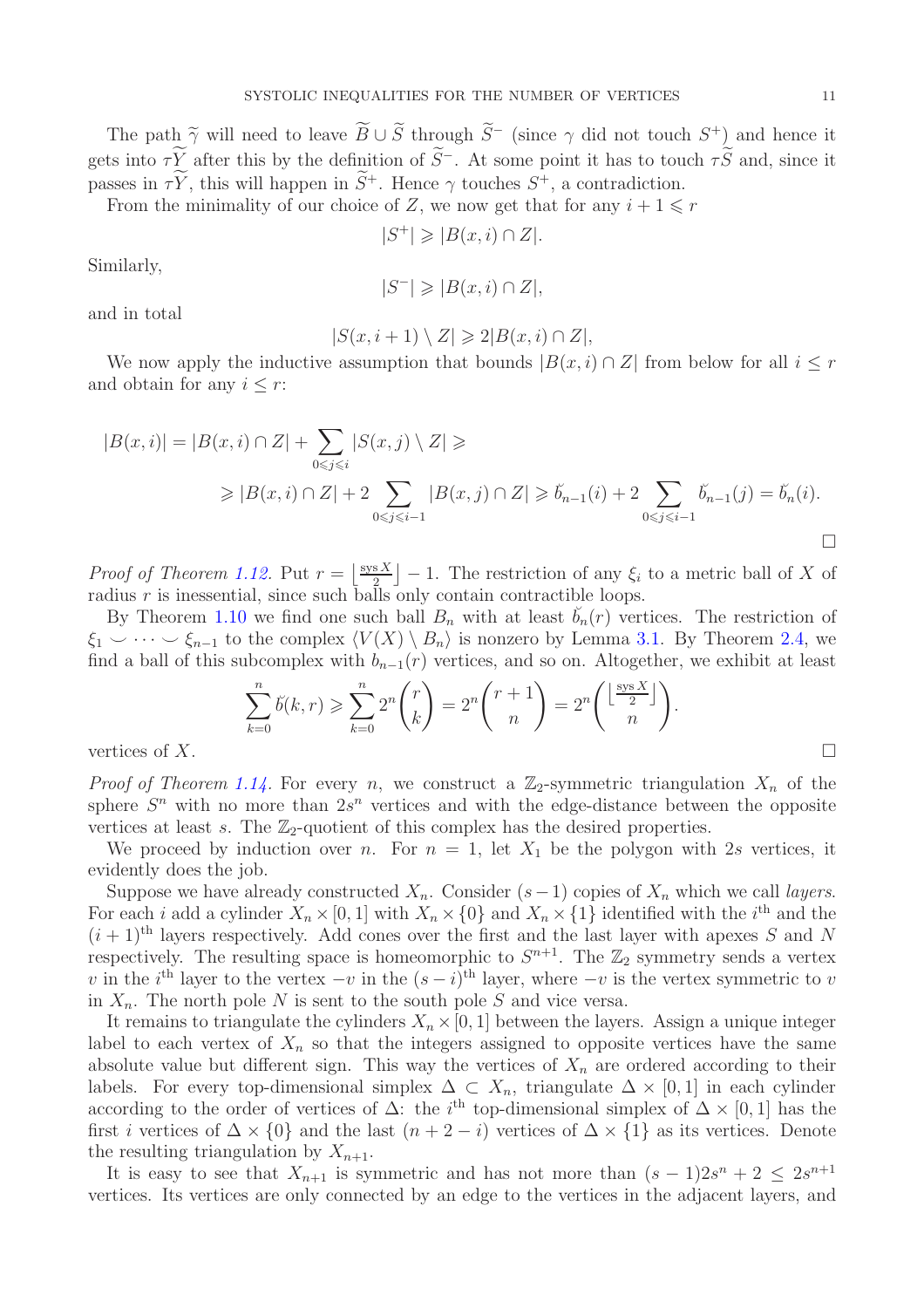if a vertex v in the  $i<sup>th</sup>$  layer is connected by an edge with a vertex u in the  $(i + 1)<sup>th</sup>$  layer then v and u were connected by an edge in  $X_n$  as well. We obtain that

- an edge-path between a vertex in some  $i^{\text{th}}$  layer and its opposite in the  $(s-i)^{\text{th}}$  layer, not passing through the poles, has length at least  $s$ ;
- an edge-path between the poles has length at least s, because there are  $(s 1)$  layers between the poles;
- an edge path between arbitrary vertices passing through a pole has length at least  $s$ . since the union of this path and its antipodal image is a closed path passing through both poles, whose length must be at least 2s.

 $\Box$ 

## 4. Minkowski principle for Riemannian polyhedra

<span id="page-11-0"></span>We prove inductively a certain technical version of Theorem [1.18.](#page-4-0) To state it, it is convenient to introduce the function showing up in the volume bound. For fixed numbers  $0 \leq L_1 \leq \ldots \leq$  $L_n$ , define the following monotone continuous function:

$$
V_n(r; L_1, \dots, L_n) := \begin{cases} \frac{\frac{(2r)^n}{n!}}{\frac{L_1(2r)^{n-1}}{n!}} & \text{if } 0 < r \le L_1/2, \\ \dots \\ \dots \\ \frac{L_1 \dots L_{n-2}(2r)^2}{n!} & \text{if } L_{n-2}/2 < r \le L_{n-1}/2, \\ \frac{L_1 \dots L_{n-1}(2r)}{n!} & \text{if } L_{n-1}/2 < r \le L_n/2, \\ \frac{L_1 \dots L_n}{n!} & \text{if } r > L_n/2. \end{cases}
$$

<span id="page-11-1"></span>**Lemma 4.1.** For any  $t \ge 0$  and any  $0 \le L_1 \le L_2 \le \ldots \le L_n$  the following inequality holds

$$
2\int_0^r V_{n-1}(t;L_1,\ldots,L_{n-1})\ dt \geq V_n(r;L_1,\ldots,L_n).
$$

*Proof.* If  $r \le L_1/2$ ,

$$
2\int_0^r V_{n-1}(t;L_1,\ldots,L_{n-1})\ dt=2\int_0^r \frac{(2t)^{n-1}}{(n-1)!}\ dt=\frac{(2r)^n}{n!}=V_n(r;L_1,\ldots,L_n).
$$

If  $r \in (L_i/2, L_{i+1}/2]$ , then inducting in i we can assume that  $f^L_i/2$  $V_{n-1}(t; L_1, \ldots, L_{n-1}) dt \geq V_n(L_i/2; L_1, \ldots, L_n) = \frac{L_1 \ldots L_{i-1}L_n}{n!}$ 

$$
2\int_0^{L_i/2} V_{n-1}(t;L_1,\ldots,L_{n-1}) dt \geq V_n(L_i/2;L_1,\ldots,L_n) = \frac{L_1 \ldots L_{i-1}L_i^{n-i+1}}{n!}.
$$

In order to get  $2 \int_0^r V_{n-1}(t; L_1, \ldots, L_{n-1}) dt \geq V_n(r; L_1, \ldots, L_n)$ , we need the following inequality:

$$
2\int_{L_i/2}^r V_{n-1}(t;L_1,\ldots,L_{n-1})\ dt \geqslant \frac{L_1\ldots L_i((2r)^{n-i}-L_i^{n-i})}{n!}.
$$

The left-hand side evaluates to

$$
2\int_{L_i/2}^r \frac{L_1 \dots L_i(2t)^{n-i-1}}{(n-1)!} dt = \frac{L_1 \dots L_i((2r)^{n-i} - L_i^{n-i})}{(n-1)!(n-i)},
$$

thus proving the bound.

For  $r > L_n/2$ , the inequality follows from the fact that  $V_n(r; L_1, \ldots, L_n)$  remains constant.  $\Box$ 

<span id="page-11-2"></span>Theorem 4.2. Let X be a compact Riemannian polyhedron of dimension n. Suppose it is n-cup-essential over  $\mathbb{Z}$  or over  $\mathbb{Z}_2$ , which is witnessed by the cohomology classes  $\xi_1, \ldots, \xi_n$ ,  $\xi_1 \smile \cdots \smile \xi_n \neq 0$ . Suppose that there are real numbers  $0 < L_1 \leq \ldots \leq L_n$  such that the class  $\xi_i$  vanishes when restricted to a ball of radius less than  $L_i/2$ , for all i. Let  $0 < \rho < L_1/2$ ,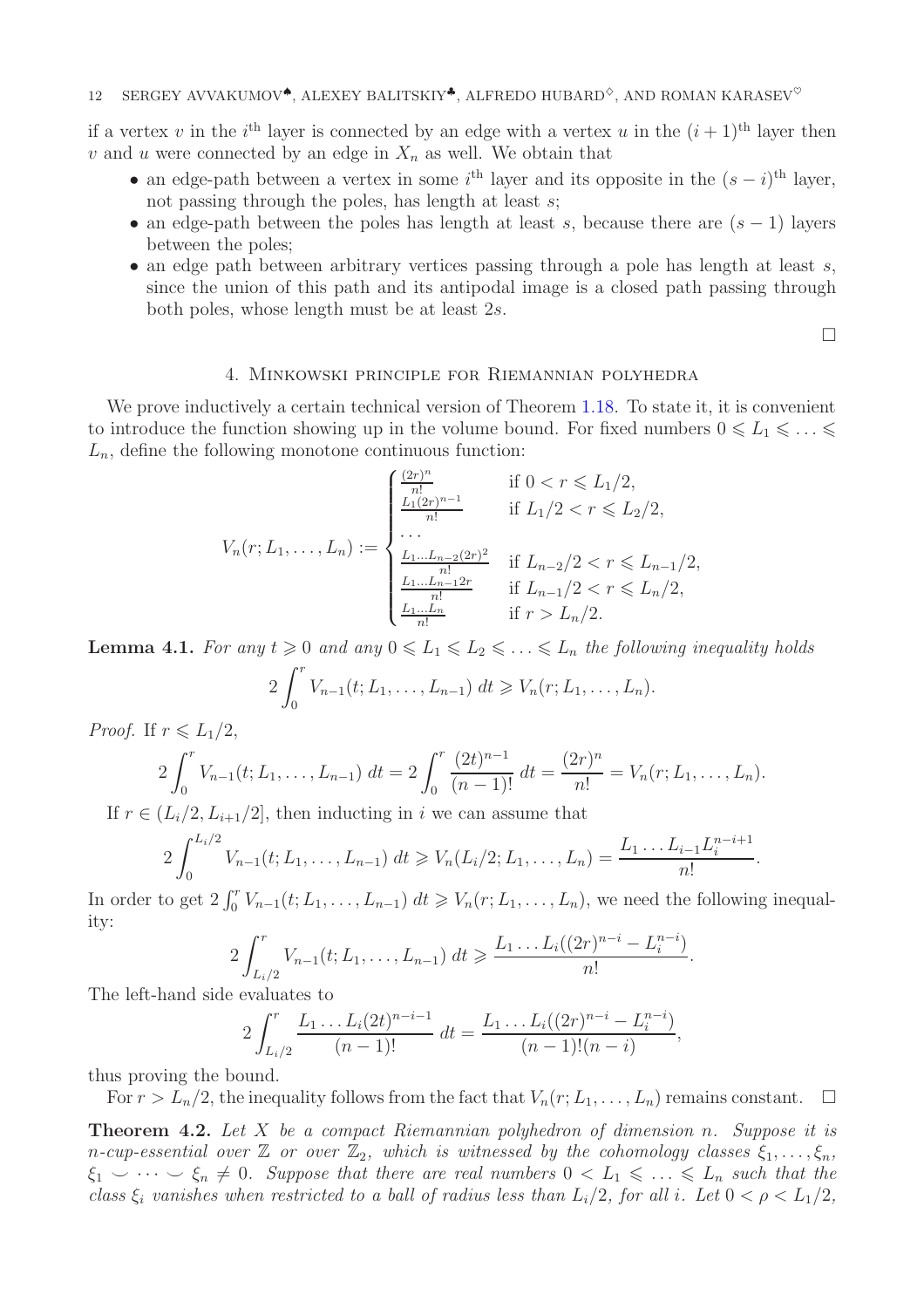$0 < \varepsilon < 1$  be any real numbers. Then there exists a point  $x \in X$  such that  $\text{vol}_n B(x,r) \geq$  $(1 - \varepsilon)V_n(r; L_1, \ldots, L_n)$  for all  $r \geq \rho$ .

*Proof in the integral case.* If  $n = 1$ , take a point x on a shortest loop on which  $\xi_1$  evaluates nontrivially. Then  $B(x, r)$  intersects this loop along a curve of length at least  $2r$  for  $r \le L(\xi_1)/2$ , and the statement follows.

Now assume  $n > 1$ . For brevity, we write assume fixed values of  $L_1, \ldots, L_n$  and write

$$
V_n(r) = V_n(r; L_1, \ldots, L_n)
$$
 and  $V_{n-1}(r) = V_{n-1}(r; L_1, \ldots, L_{n-1}).$ 

The class  $\xi_n$  is classified by a map  $X \to K(\mathbb{Z}, 1) = \mathbb{R}/\mathbb{Z}$ , which gives rise to a covering map  $\pi : \widetilde{X} \to X$ . The action of Z on  $\widetilde{X}$  allows us to speak about "separating  $-\infty$  from  $+\infty$ " in  $\widetilde{X}$ , as in the proof of Theorem [1.10.](#page-2-1)

Consider all bounded  $(n-1)$  $(n-1)$  $(n-1)$ -dimensional subpolyhedra<sup>1</sup> in X, separating  $-\infty$  from  $+\infty$ . For example, the boundary of any reasonable fundamental domain of the  $\mathbb{Z}$ -action is such a subpolyhedron. Let v be the infimum of their  $(n-1)$ -volumes. Pick such a subpolyhedron Z with  $vol_{n-1} < v+\delta$ , where  $\delta > 0$  is a small number to be specified later. Consider  $X_N := \widetilde{X}/N\mathbb{Z}$ where  $N$  is a positive integer satisfying two properties:

- N is sufficiently large, so that the projection  $\pi'_N : X \to X_N$  induces an homeomorphism between Z and  $Z_N := \pi'_N(Z);$
- N is coprime with the order of  $\xi_1 \smile \cdots \smile \xi_n$ , so that its pullback under the projection  $\pi_N : X_N \to X$  is non-zero.

Just like in the proof of Theorem [1.10,](#page-2-1)  $\pi_N^*(\xi_n)$  vanishes on  $X_N \setminus Z_N$ . By the topological version of Lemma [3.1,](#page-7-0)  $\pi_N^*(\xi_1) \smile \cdots \smile \pi_N^*(\xi_{n-1})$  restricts non-trivially to an arbitrarily small neighborhood of  $Z_N$  in  $X_N$ ; taking this neighborhood sufficiently small so that it retracts to  $Z_N$ , we see that  $\pi_N^*(\xi_1) \smile \cdots \smile \pi_N^*(\xi_{n-1})$  restricts non-trivially to  $Z_N$ . Since  $Z \simeq Z_N$ , we have a long non-zero cohomology product in  $H^*(Z;\mathbb{Z})$ , and we are in position to apply the induction hypothesis for Z.

Apply the induction hypothesis to Z with modified  $\hat{\rho} = \rho(\varepsilon/2)^{1/n}$  and  $\hat{\varepsilon} = \varepsilon/4$ . It outputs a point  $x \in Z$  such that  $\mathrm{vol}_{n-1} B_Z(x, r) \geq (1 - \hat{\varepsilon}) V_{n-1}(r)$  for all  $r \geq \hat{\rho}$ . Here  $B_Z(\cdot)$  denotes a metric ball in the intrinsic metric of Z, whereas the notation  $B(\cdot)$  and  $S(\cdot)$  will refer to X. The intrinsic distances dominate the extrinsic ones, so we have

$$
\text{vol}_{n-1}(B(x,r)\cap Z)\geq (1-\hat{\varepsilon})V_{n-1}(r) \quad \text{for all } r\geqslant \hat{\rho}.
$$

We now show that

<span id="page-12-1"></span>
$$
(\star) \quad \text{vol}_{n-1} S(x,r) \geq 2 \left(1 - \frac{\varepsilon}{2}\right) V_{n-1}(r) \quad \text{for almost all } r \geq \hat{\rho}.
$$

We only consider those r for which  $S(x, r)$  is a subpolyhedron. We can assume this is true for almost all r, perturbing the distance function slightly. Fix any such  $r \geq \hat{\rho}$ . Introduce  $S^+ \subset S(x,r)$  (respectively,  $S^-$ ) as the subset of points connected to  $+\infty$  (respectively,  $-\infty$ ) in  $X \setminus Z$ . The set  $Z \setminus (\text{int } B(x,r) \cap Z) \cup S^+$  still separates  $-\infty$  from  $+\infty$ , hence we have a volume bound:

$$
v \leqslant \text{vol}_{n-1} \left( Z \setminus (\text{int } B(x, r) \cap Z) \cup S^+ \right) < v + \delta - (1 - \hat{\varepsilon}) V_{n-1}(r) + \text{vol}_{n-1} S^+.
$$

Therefore, taking  $\delta = \frac{\varepsilon}{4}$  $\frac{\varepsilon}{4}V_{n-1}(\rho)$ , we obtain

$$
\mathrm{vol}_{n-1} S^+ > (1 - \hat{\varepsilon}) V_{n-1}(r) - \delta \geq \left(1 - \frac{\varepsilon}{2}\right) V_{n-1}(r).
$$

<span id="page-12-0"></span> $1_A$  subpolyhedron is a subspace admitting the structure of a simplicial complex whose cells are embedded smoothly in the ambient polyhedron. The Riemannian metric is inherited from the ambient polyhedron, allowing one to measure intrinsic distances and volumes.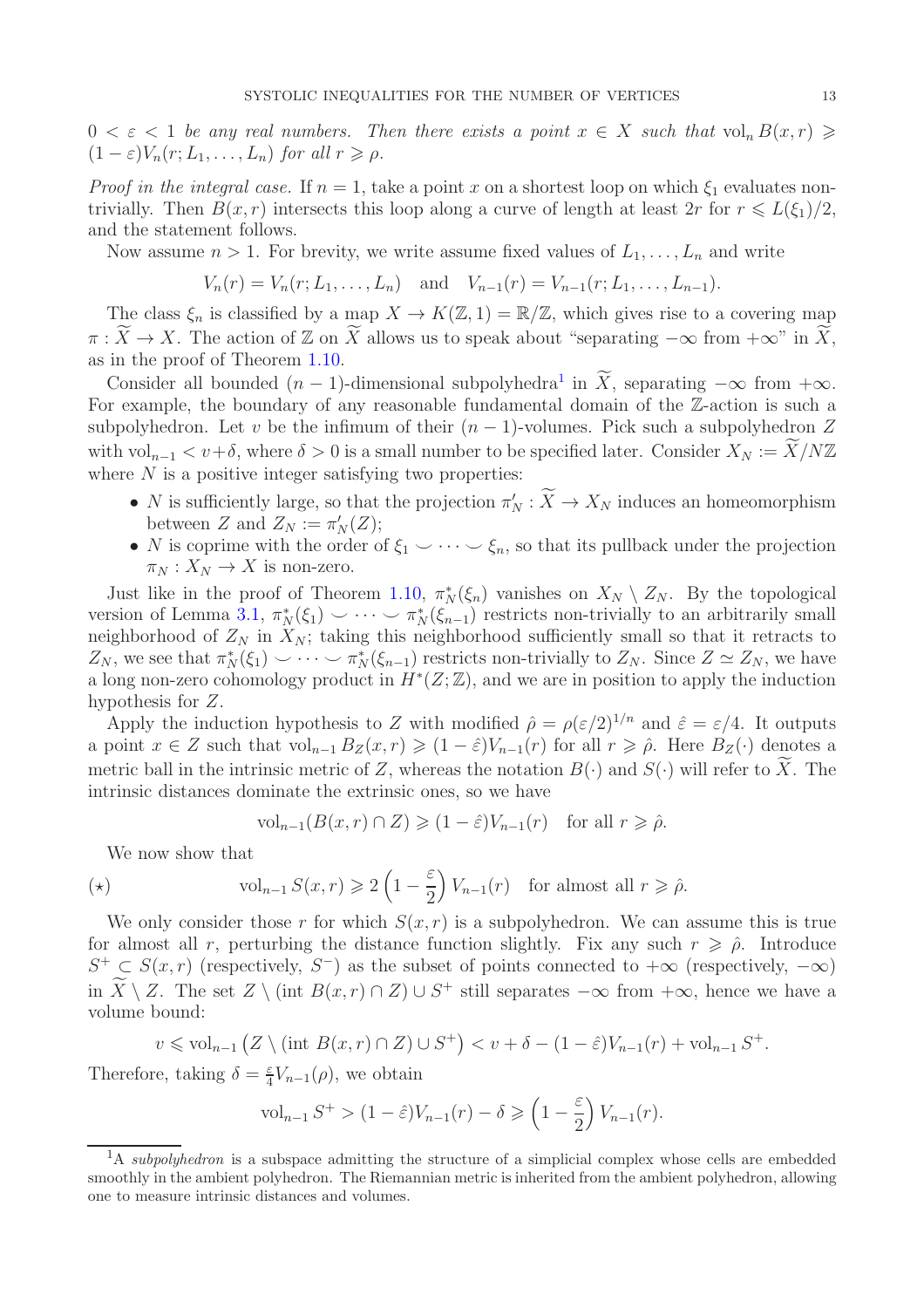A similar bound can be established for vol<sub>n−1</sub>  $S^-$ , and adding those up we obtain ( $\star$ ).

Now that we have  $(\star)$ , we can integrate it over  $[\hat{\rho}, r]$  and use the coarea inequality:

$$
\text{vol}_{n-1} B(x, r) \geq \int_{\hat{\rho}}^r \text{vol}_{n-1} S(x, t) dt \geq 2 \left( 1 - \frac{\varepsilon}{2} \right) \int_{\hat{\rho}}^r V_{n-1}(t) dt >
$$
  
> 2 \left( 1 - \frac{\varepsilon}{2} \right) \int\_0^r V\_{n-1}(t) dt - 2 \int\_0^{\hat{\rho}} V\_{n-1}(t) dt \geq  

$$
\stackrel{\text{Lem. 4.1}}{\geq} \left( 1 - \frac{\varepsilon}{2} \right) V_n(r) - \frac{(2\hat{\rho})^n}{n!} \geq (1 - \varepsilon) V_n(r),
$$

where the last inequality holds for all  $r \geq \rho$  by the choice of  $\hat{\rho} = \rho(\varepsilon/2)^{1/n}$ . For  $r < L_n/2$ , the projection  $\pi$  sends  $B(x, r)$  to X isometrically, so we obtain the desired volume bound in X for the radii in the range  $[\rho, L_n/2]$ . For  $r \ge L_n/2$  the bound holds vacuously since  $V_n(r)$  becomes  $\Box$ constant.

Proof in the mod 2 case. The strategy is the same as in the discrete case and the volumetric computations are the same as in the proof over  $\mathbb{Z}$ , so we only briefly sketch the argument.

The base case  $n = 1$  is done as before. Suppose that  $n > 1$  and that X is connected. The class  $\xi_n$  corresponds to a classifying map  $X \to \mathbb{R}P^{\infty}$ , along which we pull back the double cover  $S^{\infty} \to \mathbb{R}P^{\infty}$ . This way we obtain a covering map  $\pi : \widetilde{X} \to X$ , with a free involution  $\tau : X \to X.$ 

Consider all bounded  $(n-1)$ -dimensional subpolyhedra of X such that  $\pi$  restricts to a trivial covering over the complement  $X \setminus Z$ . Let v be the infimal volume of such subpolyhedra. Pick a subpolyhedron Z among those with the volume less than  $v + \delta$ , where  $\delta$  is chosen as in the integral case. Just like in the discrete case, the product  $\xi_1 \smile \cdots \smile \xi_{n-1}$  restricts non-trivially to Z, and one can apply the inductive assumption for Z, with parameters  $\hat{\rho}$  and  $\hat{\varepsilon}$  chosen as in the integral case.

The induction hypothesis outputs a point  $x \in Z$  such that  $\text{vol}_{n-1}(B(x,r) \cap Z) \geq (1-\hat{\varepsilon})V_{n-1}(r)$ for all  $r \geq \hat{\rho}$ . The surgery on Z that replaces  $B(x, r) \cap Z$  by  $S(x, r)$  produces a subpolyhedron of volume at least v, and this gives a lower bound for vol<sub>n−1</sub>  $S(x, r)$ . To obtain a bound that is twice as good, we do the surgery more carefully. Similarly to the discrete case, one introduces non-overlapping subsets  $S^+$  and  $S^-$  of  $S(x,r)$  in a way that makes  $\xi_n$  vanish on the complement of  $Z \setminus (\text{int } B(x,r) \cap Z) \cup S^+$  and on the complement of  $Z \setminus (\text{int } B(x,r) \cap Z) \cup S^-$ . The surgery on Z that replaces  $B(x, r) \cap Z$  by  $S^+$  or  $S^-$  produces a subpolyhedron of volume at least v, this gives lower bounds on  $vol_{n-1} S^+$  and  $vol_{n-1} S^-$ , which we integrate and get the desired bound on vol<sub>n</sub>  $B(x, r)$ . The computations carry over from the integral case verbatim.

<span id="page-13-0"></span>**Lemma 4.3.** Let  $\xi \in H^1(X;\mathbb{Z})$  or  $\xi \in H^1(X;\mathbb{Z}_2)$ , and let  $r < L(\xi)/2$ . Then  $\xi$  restricts to any ball of radius r trivially.

*Proof.* Take an arbitrary loop  $\gamma$  inside a ball of radius r. Introduce many points  $p_i$  along the loop, and consider connect x to  $p_i$  by a geodesic segment  $g_i$  of length at most r. For each i, consider the triangular curve  $\gamma_i$  glued of  $g_i$ ,  $g_{i+1}$ , and the short path between  $p_i$  and  $p_{i+1}$  along  $\gamma$ . If the  $p_i$  are scattered densely enough, the length of each  $\gamma_i$  is less than  $L(\xi)$ , hence  $\xi(\gamma_i) = 0$ . But when oriented appropriately, the  $\gamma_i$  add up to  $\gamma$ ; therefore,  $\xi(\gamma) = 0$ .

*Proof of Theorem [1.18.](#page-4-0)* It follows from Lemma [4.3](#page-13-0) that one can apply Theorem [4.2](#page-11-2) with  $L_1 =$  $L(\xi_1), \ldots, L_n = L(\xi_n)$  (rearranging the  $\xi_i$  if necessary).

We would like to set  $\varepsilon = 0$  and  $\rho = 0$  in the conclusion of Theorem [4.2.](#page-11-2) This will be done using the continuity of the function  $v(x,r) := \frac{\text{vol}_n B(x,r)}{V_n(r)}$ .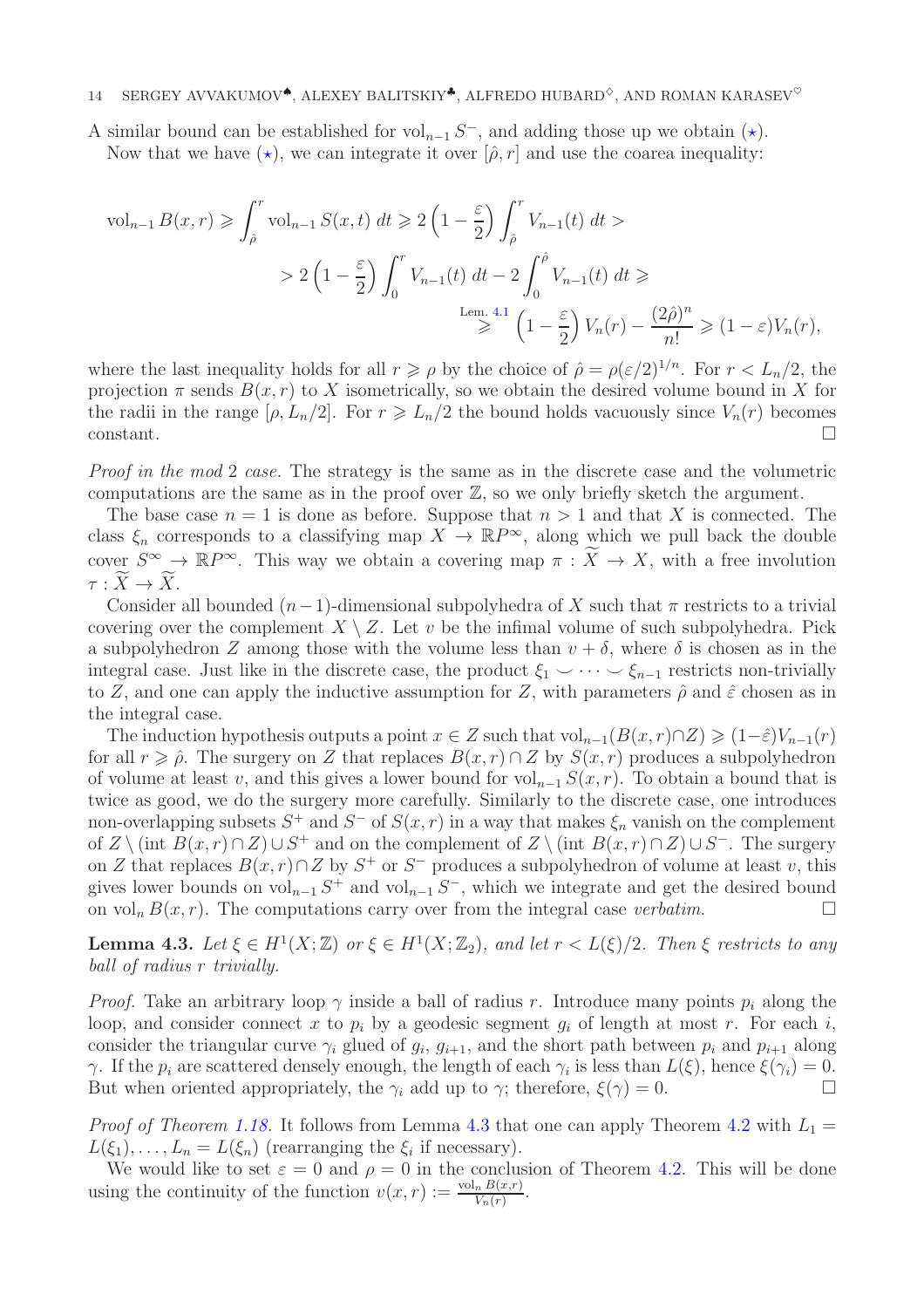First, we fix  $\rho$  and get rid of  $\varepsilon$ . Consider the function  $v(x) = \min$  $r \in [\rho, R]$  $v(x, r)$ . We know that for any  $\varepsilon$  there is x such that  $v(x) \geq (1 - \varepsilon)$ . Since  $v(\cdot)$  is upper semi-continuous and X is compact, we conclude that there is x such that  $v(x) \geq 1$ .

Now we get rid of  $\rho$ . Assume that for any x there exists  $0 < r \leq R$  such that  $v(x,r) <$ 1. Consider the function  $t(x) = \sup\{r \mid v(x,r) < 1\}$ . By our assumption,  $t(\cdot)$  is defined everywhere and positive. It can be verified that  $t(\cdot)$  is lower semi-continuous, so it attains a positive minimum on X. Taking  $\rho$  less than this minimum, we get a contradiction with the result of the previous paragraph. Therefore, there is x such that  $v(x, r) \geq 1$  for all  $r \in (0, R]$ .

### Appendix: definitions of essentiality

The statements of this section are not used in the proofs of the results listed in the introduction. But they may be useful to put the results in a wider context of systolic inequalities.

<span id="page-14-1"></span>**Lemma A.1.** The two definitions of for a topological space  $X$  and a positive integer n are equivalent:

- (i) The classifying map  $f: X \to K(\pi_1(X), 1)$  cannot be deformed to the  $(n-1)$ -skeleton of  $K(\pi_1(X), 1)$ .
- (ii) X cannot be covered by n or fewer open sets  $U_i \subseteq X$  so that for every connected component C of every  $U_i$  and every connected component D of X the map  $\pi_1(C) \rightarrow$  $\pi_1(D)$  is trivial (in this case we call  $U_i$  inessential).

*Proof.* Set  $G := \pi_1(X)$ . If (i) fails for a certain deformed map f then one covers the  $(n-1)$ skeleton  $K^{(n-1)}$  of  $K(G, 1)$  with n inessential open sets  $K^{(n-1)} = V_1 \cup \cdots \cup V_n$ . This may be done, for example, using the barycentric subdivision of  $K^{(n-1)}$  and the proper coloring of its vertices in *n* colors, then  $V_i$  is a union of stars of vertices of color *i* in the barycentric subdivision. Then the open sets  $U_i = f^{-1}(V_i) \subseteq X$  show that (ii) fails as well.

In the opposite direction, we may work with every component of  $X$  separately and assume X is connected and has a universal cover. If X is covered,  $X = U_1 \cup \cdots \cup U_n$ , by inessential  $U_i$ , then the universal cover X is covered with the respective  $U_i$ , such that G acts freely on the components of every  $\tilde{U}_i$  (this is the meaning of "inessential" in terms of the universal cover). Hence there exist G-equivariant maps  $f_i: U_i \to G$  and using a G-invariant partition of unity  $\rho_i$  subordinate to the open covering  $\{U_i\}$  we obtain

$$
f(x) = \rho_1(x) f_1(x) * \cdots * \rho_n(x) f_n(x).
$$

This f a G-equivariant map from X to the join  $G * \cdots * G$ . Passing to quotients, one obtains  $f: X \to \underbrace{G * \cdots * G}_{n}$ /G, which may be viewed as a map from X to the  $(n-1)$ -skeleton of  $K(G, 1) = \underbrace{G * \cdots * G}_{\infty}$  $/G$ , inducing an isomorphims of the fundamental groups. This shows that X is not *n*-essential in terms of maps as well.

<span id="page-14-0"></span>**Lemma A.2.** If a connected n-dimensional complex is n-essential as a topological space then it is combinatorially n-essential in the sense of Definition [1.3.](#page-1-2)

Note that example in Remark [1.17](#page-4-1) shows that the opposite direction of the lemma is false.

*Proof of Lemma [A.2.](#page-14-0)* A partition of a vertex set  $V(X) = Y_1 \sqcup \cdots \sqcup Y_n$  of a triangulation produces an open covering  $X = U(Y_1) \cup \cdots \cup U(Y_n)$ , where  $U(Y_i)$  is the union of open stars of the vertices of  $Y_i$ , which retracts onto  $\langle Y_i \rangle$  and is therefore inessential whenever  $\langle Y_i \rangle$  is such. Now we apply the equivalence from Lemma [A.1.](#page-14-1)  $\Box$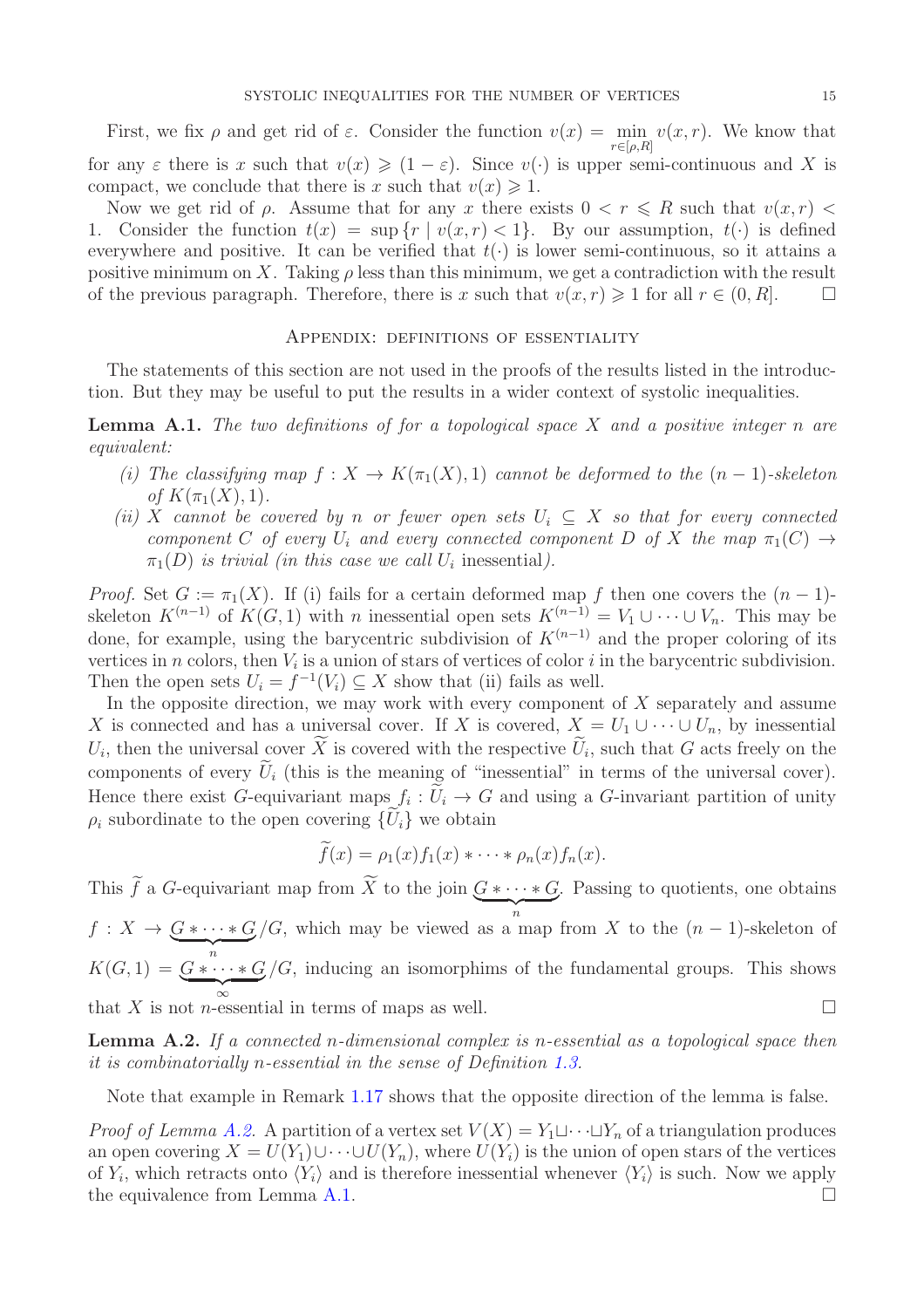Remark A.3. Lemma [A.2](#page-14-0) cannot be extended to more general cell complexes from simplicial complexes. Take a cube  $Q_n = [-1, 1]^n$ . Its vertices are split into two subsets O and E depending on whether the number of  $-1$ 's is odd or even. No vertex from O is connected by an edge of the cube to another vertex of  $O$ , and the same for  $E$ . When  $n$  is even, the antipodal involution  $\tau(x) = -x$  takes E to E and O to O. The quotient  $X = \partial Q_n/\tau$  is then a cell complex homeomorphic to  $(n-1)$ -essential  $\mathbb{R}P^n$ . The vertices of X split into two types,  $E/\tau$  and  $O/\tau$ , both inducing no edge and therefore being inessential.

A weaker version in the opposite direction does hold.

**Lemma A.4.** If all sufficiently fine (iterated) barycentric subdivisions of a complex X are combinatorially n-essential then the complex is n-essential as a topological space.

*Proof.* We use Lemma [A.1](#page-14-1) and assume that X is not topologically n-essential. Then it is covered  $X = \bigcup_i U_i$  by n or fewer inessential open subsets. It remains to show that some barycentric subdivision of  $X$  allows splitting of vertices into  $n$  or fewer non-essential vertex sets.

We consider a partition of unity  $\sum_i \rho_i \equiv 1$  subordinate to  $\{U_i\}$ . The compact sets

$$
F_i = \{ x \in X \mid \rho_i(x) \geqslant 1/n \}
$$

are contained in their respective open sets  $U_i$ , and  $X = \bigcup_i F_i$ . Let  $\delta > 0$  be the smallest over i distance between the disjoint compact sets  $F_i$  and  $X \setminus U_i$  (assuming some metric on X).

Now we take an iterated barycentric subdivision  $T$  of  $X$  whose all faces have diameter strictly less than δ. Partition its vertex set  $V(T)$  into a disjoint union  $\sqcup V_i = V(T)$  such that  $V_i \subset F_i$ for all *i*. For any  $V_i$ , the induced subcomplex  $\langle V_i \rangle$  is then fully contained in  $U_i$  by the choice of  $\delta$  and T. The restriction of the universal covering to  $\langle V_i \rangle$  is then trivial, since it is trivial over  $U_i$ . Hence every  $V_i$  is an inessential set of vertices.

#### **REFERENCES**

- <span id="page-15-1"></span><span id="page-15-0"></span>[1] K. Adiprasito, S. Avvakumov, and R. Karasev. A subexponential size  $\mathbb{R}P^n$ . 2020. [arXiv:2009.02703.](https://arxiv.org/abs/2009.02703)
- [2] P. Arnoux and A. Marin. The Kühnel triangulation of the complex projective plane from the view point of complex crystallography. Memoirs of the Faculty of Science, Kyushu University. Series A, Mathematics, 45(2):167–244, 1991.
- <span id="page-15-8"></span><span id="page-15-4"></span>[3] I. Babenko. Asymptotic invariants of smooth manifolds. Izvestiya: Mathematics, 41(1):1–38, 1993.
- [4] F. Balacheff and S. Karam. Length product of homologically independent loops for tori. Journal of Topology and Analysis, 8(03):497–500, 2016.
- <span id="page-15-15"></span>[5] F. Balacheff, S. Karam, and H. Parlier. The minimal length product over homology bases of manifolds. Mathematische Annalen, pages 1–30, 2021.
- <span id="page-15-5"></span><span id="page-15-2"></span>[6] E. Borghini. A systolic inequality for 2-complexes of maximal cup-length and systolic area of groups. 2019. [arXiv:1909.12720.](https://arxiv.org/abs/1909.12720)
- [7] E. Colin de Verdière, A. Hubard, and A. de Mesmay. Discrete systolic inequalities and decompositions of triangulated surfaces. Discrete and Computational Geometry, 53:587–620, 2015.
- <span id="page-15-13"></span>[8] D. Govc, W. Marzantowicz, and P. Pavešić. Estimates of covering type and the number of vertices of minimal triangulations. Discrete and Computational Geometry, 63:31–48, 2020.
- <span id="page-15-14"></span><span id="page-15-7"></span>[9] D. Govc, W. Marzantowicz, and P. Pavešić. How many simplices are needed to triangulate a Grassmannian? 2020. [arXiv:2001.08292.](https://arxiv.org/abs/2001.08292)
- <span id="page-15-3"></span>[10] M. Gromov. Filling Riemannian manifolds. Journal of Differential Geometry, 18:1–147, 1983.
- <span id="page-15-12"></span>[11] L. Guth. Volumes of balls in large Riemannian manifolds. Annals of Mathematics, 173(1):51–76, 2011.
- [12] A. Hatcher. Algebraic Topology. Cambridge University Press, 2001.  $pi.math.cornell.edu/hatcher/AT/AT.pdf.$  $pi.math.cornell.edu/hatcher/AT/AT.pdf.$
- <span id="page-15-6"></span>[13] S. V. Ivanov. Filling minimality of Finslerian 2-discs. Proceedings of the Steklov Institute of Mathematics, 273:176–190, 2011.
- <span id="page-15-11"></span><span id="page-15-9"></span>[14] G. Kalai. Rigidity and the lower bound theorem 1. Inventiones mathematicae, 88:125–151, 1987.
- <span id="page-15-10"></span>[15] R. Kowalick, J.-F. Lafont, and B. Minemyer. Combinatorial systolic inequalities. 2015. [arXiv:1506.07121.](https://arxiv.org/abs/1506.07121)
- [16] Y. Liokumovich, B. Lishak, A. Nabutovsky, and R. Rotman. Filling metric spaces. 2019. [arXiv:1905.06522.](https://arxiv.org/abs/1905.06522)